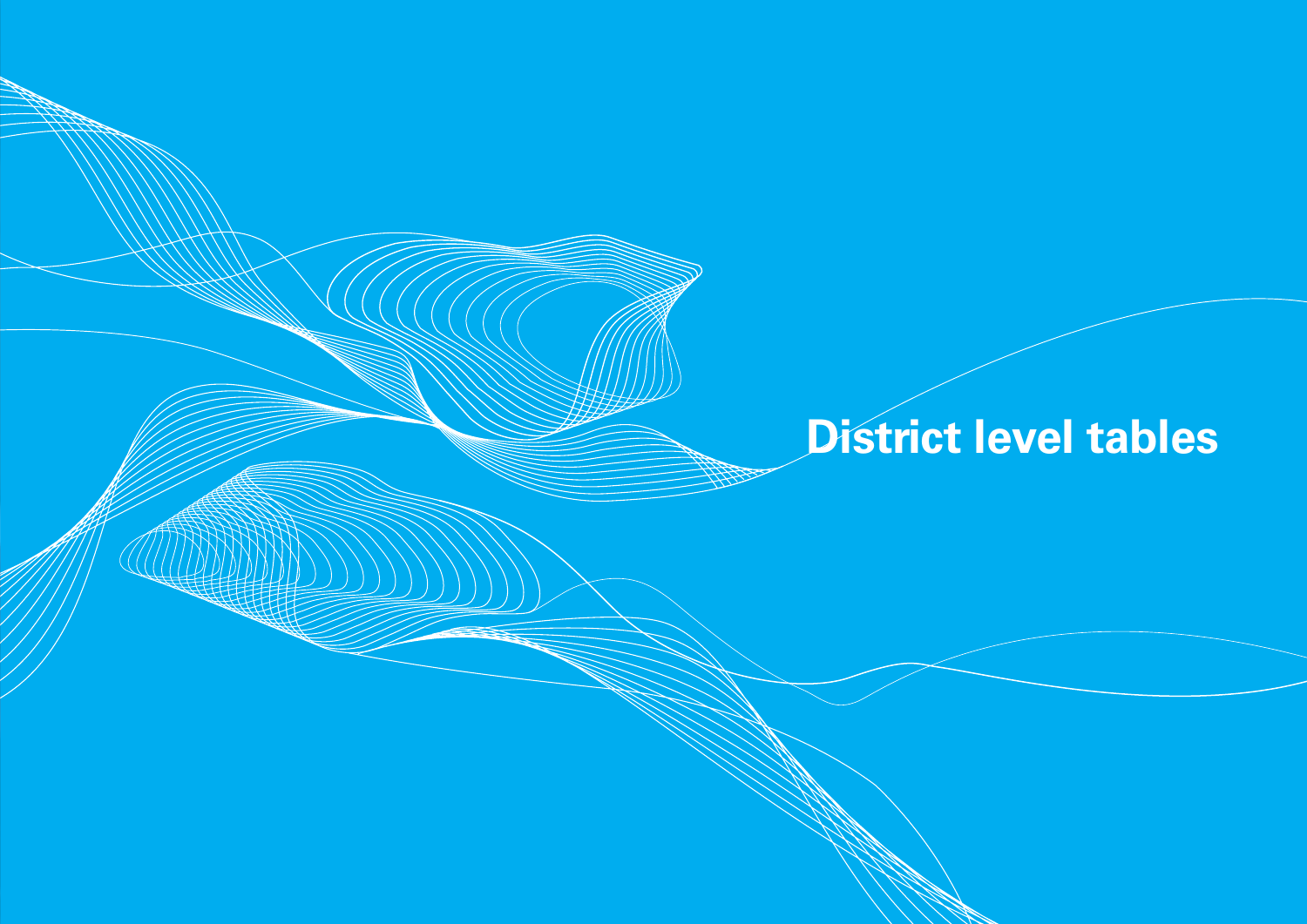## **1 | Population Demographics**

| S <sub>1</sub><br>No. | <b>District</b>    | Area (Sq<br>km) | <b>Number</b><br>of | Number of towns                  |                               | <b>Number</b><br>of | <b>Population</b> |             | Percentage<br><b>Density of</b><br>decadal<br>population |                           | <b>Sex</b><br>Ratio   | <b>Child Sex</b><br>Ratio | Percentage of population to total<br>population |           |           |              |
|-----------------------|--------------------|-----------------|---------------------|----------------------------------|-------------------------------|---------------------|-------------------|-------------|----------------------------------------------------------|---------------------------|-----------------------|---------------------------|-------------------------------------------------|-----------|-----------|--------------|
|                       |                    |                 | talukas             | <b>Statutory</b><br><b>Towns</b> | <b>Census</b><br><b>Towns</b> | revenue<br>villages | <b>Total</b>      | <b>Male</b> | <b>Female</b>                                            | growth<br>$(2001 - 2011)$ | (person per<br>sq km) |                           | $(0-6)$<br>years)                               | <b>SC</b> | <b>ST</b> | <b>Urban</b> |
| $\overline{1}$        | $\overline{2}$     | 3               | $\overline{4}$      | 5                                | 6                             | $\overline{7}$      | 8                 | 9           | 10                                                       | 11                        | 12                    | 13                        | 14                                              | 16        | 17        | 18           |
|                       | Year               | 2001            | 2011                | 2011                             | 2011                          | 2011                | 2011              | 2011        | 2011                                                     | 2011                      | 2011                  | 2011                      | 2011                                            | 2001      | 2001      | 2011         |
| $\mathbf{1}$          | Nandurbar          | 5,955           | 6                   | $\overline{4}$                   | 5                             | 943                 | 1,646,177         | 834,866     | 811,311                                                  | 25.50                     | 276                   | 972                       | 932                                             | 3.2       | 65.5      | 16.72        |
| 2                     | Dhule              | 7,195           | $\overline{4}$      | 3                                | 5                             | 678                 | 2,048,781         | 1,055,669   | 993,112                                                  | 19.96                     | 285                   | 941                       | 876                                             | 6.4       | 26.0      | 27.91        |
| 3                     | Jalgaon            | 11.765          | 15                  | 15                               | 5                             | 1,513               | 4,224,442         | 2,197,835   | 2,026,607                                                | 14.71                     | 359                   | 922                       | 829                                             | 7.8       | 11.8      | 31.80        |
| $\overline{4}$        | Buldana            | 9,661           | 13                  | 11                               | $\overline{1}$                | 1,442               | 2,588,039         | 1,342,152   | 1,245,887                                                | 15.93                     | 268                   | 928                       | 842                                             | 10.8      | 5.2       | 21.23        |
| 5                     | Akola              | 5,676           | $\overline{7}$      | 6                                | 6                             | 986                 | 1,818,617         | 936,226     | 882,391                                                  | 11.60                     | 321                   | 942                       | 900                                             | 10.3      | 6.1       | 39.69        |
| 6                     | Washim             | 4,898           | 6                   | $\overline{4}$                   | $\mathbf 0$                   | 789                 | 1,196,714         | 621,228     | 575,486                                                  | 17.23                     | 244                   | 926                       | 859                                             | 15.9      | 7.0       | 17.69        |
| 7                     | Amravati           | 12,210          | 14                  | 11                               | $\overline{1}$                | 1,997               | 2,887,826         | 1,482,845   | 1,404,981                                                | 10.77                     | 237                   | 947                       | 927                                             | 17.1      | 13.7      | 35.90        |
| 8                     | Wardha             | 6,309           | 8                   | 6                                | $7\overline{ }$               | 1,376               | 1,296,157         | 665,925     | 630,232                                                  | 4.80                      | 205                   | 946                       | 916                                             | 12.8      | 12.5      | 32.47        |
| 9                     | Nagpur             | 9,892           | 14                  | 12                               | 29                            | 1,859               | 4,653,171         | 2,388,558   | 2,264,613                                                | 14.39                     | 470                   | 948                       | 926                                             | 17.1      | 10.9      | 68.30        |
| 10                    | <b>Bhandara</b>    | 4,087           | $\overline{7}$      | 3                                | 9                             | 864                 | 1,198,810         | 604,371     | 594,439                                                  | 5.52                      | 293                   | 984                       | 939                                             | 17.8      | 8.6       | 19.50        |
| 11                    | Gondiya            | 5,234           | 8                   | 2                                | 8                             | 943                 | 1,322,331         | 662,524     | 659,807                                                  | 10.13                     | 253                   | 996                       | 944                                             | 14.0      | 16.4      | 17.07        |
| 12                    | Gadchiroli         | 14,412          | 12                  | 2                                | $\overline{4}$                | 1,675               | 1,071,795         | 542,813     | 528,982                                                  | 10.46                     | 74                    | 975                       | 956                                             | 11.2      | 38.3      | 11.00        |
| 13                    | Chandrapur         | 11,443          | 15                  | $\overline{7}$                   | 16                            | 1,792               | 2,194,262         | 1,120,316   | 1,073,946                                                | 5.95                      | 192                   | 959                       | 945                                             | 14.3      | 18.1      | 35.08        |
| 14                    | Yavatmal           | 13,582          | 16                  | 9                                | 9                             | 2,137               | 2,775,457         | 1,425,593   | 1,349,864                                                | 12.90                     | 204                   | 947                       | 915                                             | 10.3      | 19.3      | 21.59        |
| 15                    | Nanded             | 10,528          | 16                  | 13                               | $\overline{4}$                | 1.603               | 3,356,566         | 1,732,567   | 1,623,999                                                | 16.70                     | 319                   | 937                       | 897                                             | 17.3      | 8.8       | 27.23        |
| 16                    | Hingoli            | 4,827           | 5                   | 3                                | $\mathbf 0$                   | 711                 | 1,178,973         | 609,386     | 569,587                                                  | 19.43                     | 244                   | 935                       | 868                                             | 10.2      | 8.8       | 15.17        |
| 17                    | Parbhani           | 6,214           | 9                   | 8                                | $\mathbf 0$                   | 843                 | 1,835,982         | 946,185     | 889,797                                                  | 20.18                     | 295                   | 940                       | 866                                             | 10.0      | 2.3       | 31.04        |
| 18                    | Jalna              | 7,718           | 8                   | $\overline{4}$                   | $\mathbf 0$                   | 967                 | 1,958,483         | 1,015,116   | 943,367                                                  | 21.84                     | 255                   | 929                       | 847                                             | 11.2      | 2.0       | 19.26        |
| 19                    | Auragabad          | 10,107          | 9                   | 8                                | 8                             | 1,356               | 3,695,928         | 1,928,156   | 1,767,772                                                | 27.33                     | 365                   | 917                       | 848                                             | 13.0      | 3.5       | 43.74        |
| 20                    | Nashik             | 15,530          | 15                  | 11                               | 14                            | 1,922               | 6,109,052         | 3,164,261   | 2,944,791                                                | 22.33                     | 393                   | 931                       | 882                                             | 8.5       | 23.9      | 42.53        |
| 21                    | Thane              | 9,558           | 15                  | 12                               | 39                            | 1,721               | 11,054,131        | 5,879,387   | 5,174,744                                                | 35.94                     | 1,157                 | 880                       | 918                                             | 4.2       | 14.7      | 76.92        |
| 22                    | Mumbai<br>Suburban | 446             | 3                   | $\overline{1}$                   | $\Omega$                      | $\mathbf 0$         | 9,332,481         | 5,025,165   | 4,307,316                                                | 8.01                      | 20,925                | 857                       | 910                                             | 4.6       | 0.8       | 100.00       |
| 23                    | Mumbai             | 157             | $\mathbf{0}$        | $\mathbf 0$                      | $\overline{0}$                | $\mathbf 0$         | 3,145,966         | 1,711,650   | 1,434,316                                                | $-5.75$                   | 20,038                | 838                       | 874                                             | 5.5       | 0.6       | 100.00       |
| 24                    | Raigarh            | 7,152           | 15                  | 11                               | 31                            | 1,910               | 2,635,394         | 1,348,089   | 1,287,305                                                | 19.36                     | 368                   | 955                       | 924                                             | 2.4       | 12.2      | 36.91        |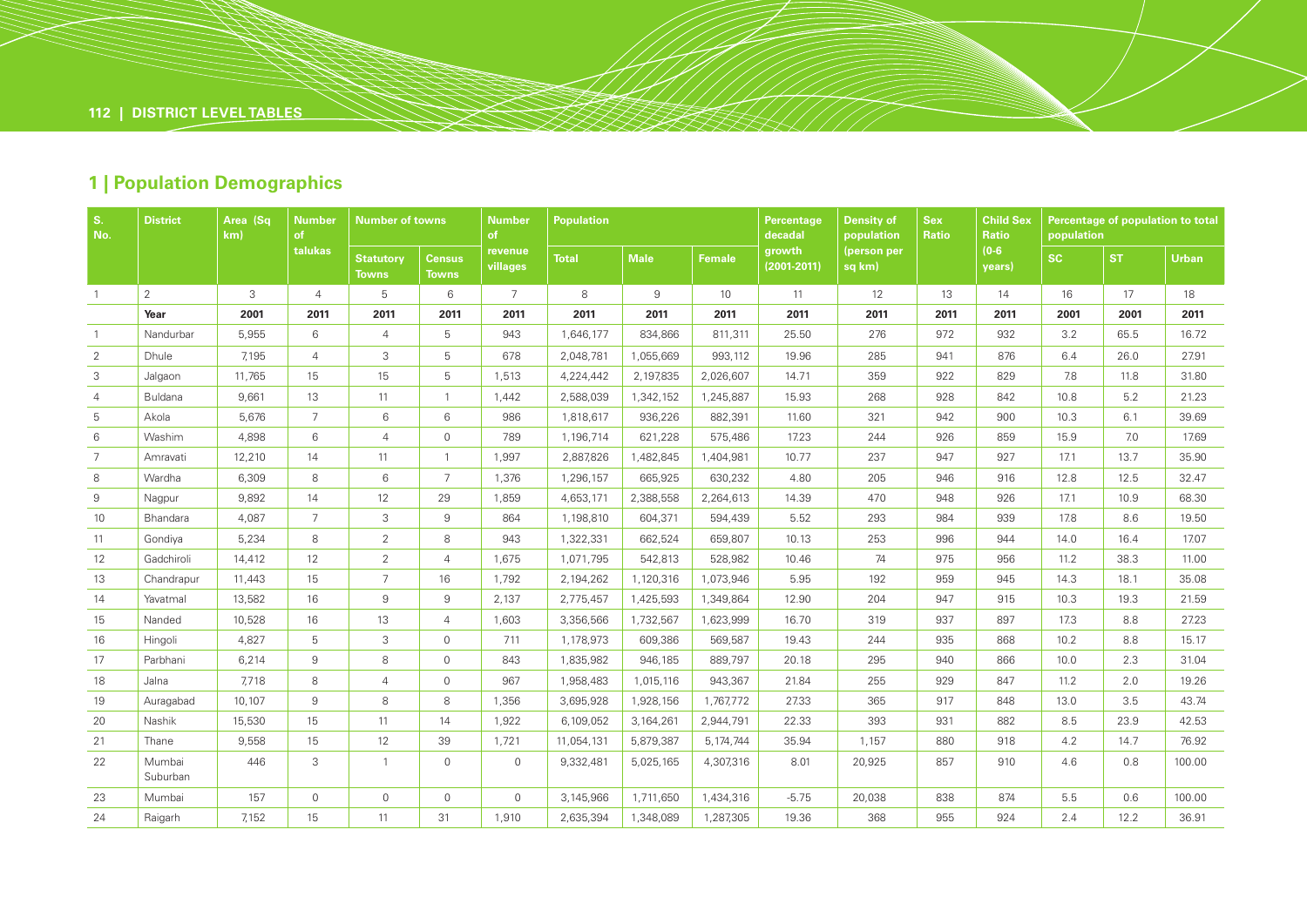| S.<br>No. | <b>District</b> | Area (Sq<br>km) | <b>Number</b>   | <b>Number of towns</b>           |                               | <b>Number</b><br>of        | <b>Population</b> |             | Percentage<br>decadal | <b>Density of</b><br>population | <b>Sex</b><br>Ratio   | <b>Child Sex</b><br>Ratio | Percentage of population to total<br>population |           |           |              |
|-----------|-----------------|-----------------|-----------------|----------------------------------|-------------------------------|----------------------------|-------------------|-------------|-----------------------|---------------------------------|-----------------------|---------------------------|-------------------------------------------------|-----------|-----------|--------------|
|           |                 |                 | talukas         | <b>Statutory</b><br><b>Towns</b> | <b>Census</b><br><b>Towns</b> | <b>revenue</b><br>villages | <b>Total</b>      | <b>Male</b> | <b>Female</b>         | growth<br>$(2001 - 2011)$       | (person per<br>sq km) |                           | $(0-6)$<br>years)                               | <b>SC</b> | <b>ST</b> | <b>Urban</b> |
|           | $\overline{2}$  | 3               | 4               | 5                                | 6                             | $\overline{7}$             | 8                 | 9           | 10                    | 11                              | 12                    | 13                        | 14                                              | 16        | 17        | 18           |
|           | Year            | 2001            | 2011            | 2011                             | 2011                          | 2011                       | 2011              | 2011        | 2011                  | 2011                            | 2011                  | 2011                      | 2011                                            | 2001      | 2001      | 2011         |
| 25        | Pune            | 15,643          | 14              | 16                               | 19                            | 1,877                      | 94,26,959         | 49,36,362   | 44,90,597             | 30.34                           | 603                   | 910                       | 873                                             | 10.5      | 3.6       | 60.89        |
| 26        | Ahmadnagar      | 17,048          | 14              | 11                               | 9                             | 1,584                      | 4,543,083         | 2,348,802   | 2,194,281             | 12.43                           | 266                   | 934                       | 839                                             | 12.0      | 7.5       | 20.10        |
| 27        | <b>Bid</b>      | 10,693          | 11              | $\overline{7}$                   | $\overline{2}$                | 1,367                      | 2,585,962         | 1,352,468   | ,233,494              | 19.65                           | 242                   | 912                       | 801                                             | 13.0      | 1.1       | 19.90        |
| 28        | Latur           | 7,157           | 10              | 5                                | $\overline{2}$                | 948                        | 2,455,543         | ,276,262    | 1,179,281             | 18.04                           | 343                   | 924                       | 872                                             | 19.4      | 2.3       | 25.47        |
| 29        | Osmanabad       | 7,569           | 8               | 8                                | 0                             | 733                        | 1,660,311         | 864,674     | 795,637               | 11.69                           | 219                   | 920                       | 853                                             | 16.5      | 1.9       | 16.96        |
| 30        | Solapur         | 14,895          | 11              | 10 <sup>°</sup>                  | 3                             | 1,153                      | 4,315,527         | 2,233,778   | 2,081,749             | 12.10                           | 290                   | 932                       | 872                                             | 15.0      | 1.8       | 32.40        |
| 31        | Satara          | 10,480          | 11              | 9                                | 13                            | 1,745                      | 3,003,922         | 1,512,524   | 1,491,398             | 6.94                            | 287                   | 986                       | 881                                             | 8.8       | 0.8       | 18.98        |
| 32        | Ratnagiri       | 8,208           | 9               | 5                                | 11                            | 1,537                      | 1,612,672         | 759,703     | 852,969               | $-4.96$                         | 196                   | 1123                      | 940                                             | 1.4       | 1.2       | 16.35        |
| 33        | Sindhudurg      | 5,207           | 8               | 4                                | 4                             | 748                        | 848,868           | 416,695     | 432,173               | $-2.30$                         | 163                   | 1037                      | 910                                             | 4.4       | 0.6       | 12.60        |
| 34        | Kolhapur        | 7,685           | 12              | 10 <sup>°</sup>                  | 13                            | 1,216                      | 3,874,015         | ,983,274    | 1,890,741             | 9.96                            | 504                   | 953                       | 845                                             | 12.8      | 0.6       | 31.75        |
| 35        | Sangli          | 8,572           | 10 <sup>1</sup> | 5                                | $\overline{2}$                | 728                        | 2,820,575         | 1,435,972   | 1,384,603             | 9.18                            | 329                   | 964                       | 862                                             | 12.1      | 0.7       | 25.51        |
|           | Maharashtra     | 307,713         | 358             | 256                              | 279                           | 43,663                     | 112,372,972       | 58,361,397  | 54,011,575            | 15.99                           | 365                   | 925                       | 883                                             | 10.2      | 8.9       | 45.23        |

*Source (3 to 18): RGI, Census of India,2001 and 2011*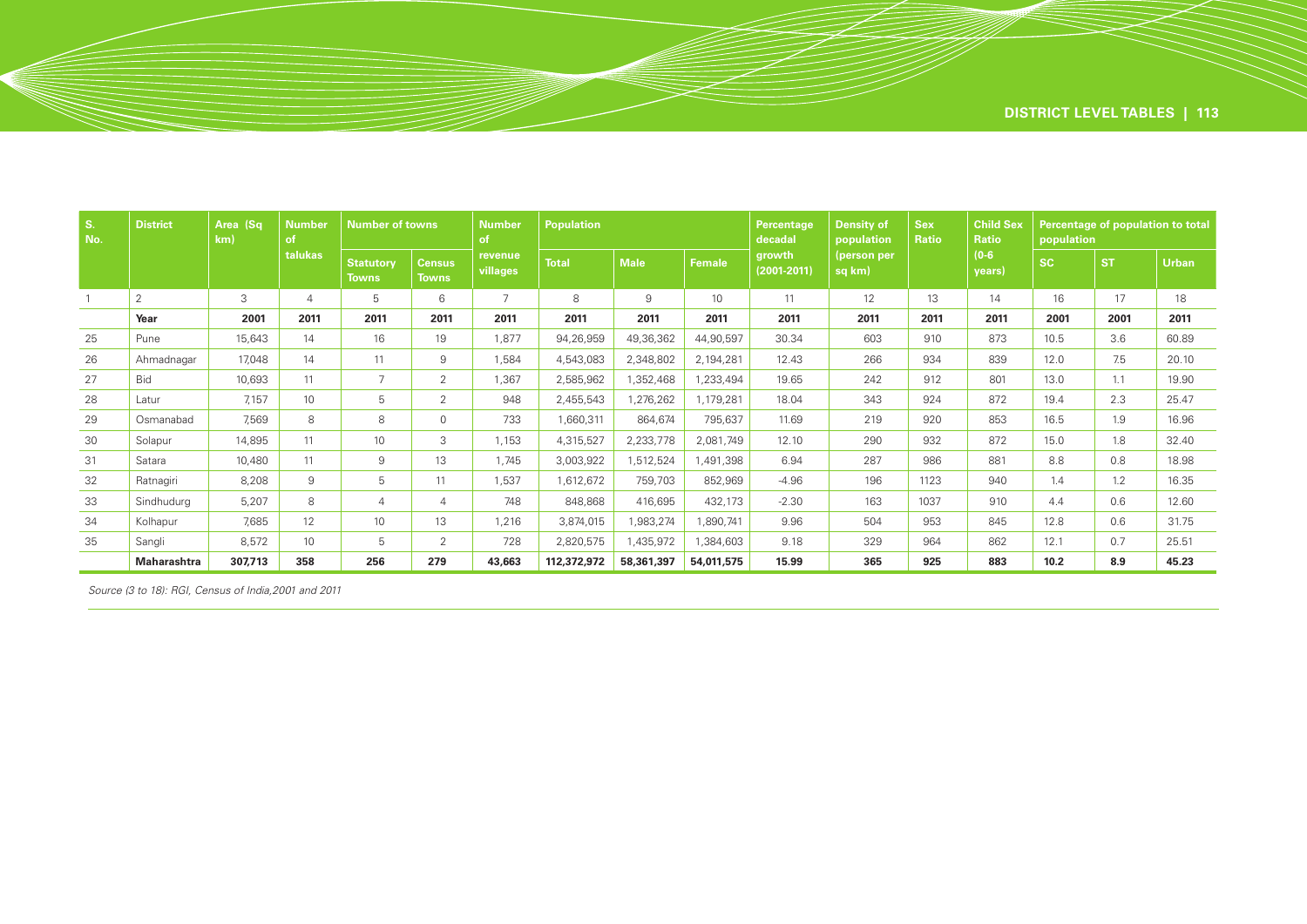## **2 | Economic Development**

| S.No.          | <b>District</b> | Percentage of net area sown<br>to total geographical area | Percentage of gross irrigated<br>area to gross cropped area | <b>Work participation rate</b><br>(Percentage of workers to<br>total population) | <b>Percentage of rural families</b><br>below poverty line | Per capita income at current<br>prices |
|----------------|-----------------|-----------------------------------------------------------|-------------------------------------------------------------|----------------------------------------------------------------------------------|-----------------------------------------------------------|----------------------------------------|
| $\overline{1}$ | $\overline{2}$  | 3                                                         | $\overline{4}$                                              | 5                                                                                | 6                                                         | $\overline{7}$                         |
|                | Year            | 2007-08                                                   | 2001-02                                                     | 2001                                                                             | 2002                                                      | 2009-10                                |
| $\overline{1}$ | Nandurbar       | 58.9                                                      | 12.6                                                        | 46.5                                                                             | 73.0                                                      | 36,203                                 |
| 2              | Dhule           | 53.8                                                      | 10.6                                                        | 43.2                                                                             | 53.6                                                      | 48,008                                 |
| 3              | Jalgaon         | 72.3                                                      | 15.2                                                        | 42.5                                                                             | 43.3                                                      | 58,797                                 |
| $\overline{4}$ | Buldana         | 69.3                                                      | 5.7                                                         | 45.5                                                                             | 44.5                                                      | 40,527                                 |
| 5              | Akola           | 80.0                                                      | 4.9                                                         | 39.8                                                                             | 48.1                                                      | 53,681                                 |
| 6              | Washim          | 73.3                                                      | 5.0                                                         | 44.6                                                                             | 43.1                                                      | 36,087                                 |
| $\overline{7}$ | Amravati        | 61.6                                                      | 9.4                                                         | 42.0                                                                             | 49.6                                                      | 50,365                                 |
| 8              | Wardha          | 57.8                                                      | 8.7                                                         | 44.5                                                                             | 41.1                                                      | 55,648                                 |
| 9              | Nagpur          | 55.8                                                      | 21.5                                                        | 37.8                                                                             | 47.4                                                      | 81,225                                 |
| 10             | Bhandara        | 45.9                                                      | 51.0                                                        | 47.3                                                                             | 51.0                                                      | 54,065                                 |
| 11             | Gondiya         | 33.8                                                      | 45.3                                                        | 48.3                                                                             | 57.9                                                      | 49,773                                 |
| 12             | Gadchiroli      | 12.0                                                      | 31.7                                                        | 51.2                                                                             | 55.0                                                      | 36,286                                 |
| 13             | Chandrapur      | 39.6                                                      | 20.5                                                        | 44.9                                                                             | 47.5                                                      | 55,260                                 |
| 14             | Yavatmal        | 62.4                                                      | 5.7                                                         | 45.5                                                                             | 45.5                                                      | 46,521                                 |
| 15             | Nanded          | 66.9                                                      | 11.6                                                        | 41.8                                                                             | 30.6                                                      | 38,444                                 |
| 16             | Hingoli         | 72.8                                                      | 17.4                                                        | 46.6                                                                             | 34.5                                                      | 38,253                                 |
| 17             | Parbhani        | 74.2                                                      | 9.6                                                         | 42.2                                                                             | 33.2                                                      | 44,093                                 |
| 18             | Jalna           | 74.0                                                      | 13.5                                                        | 44.4                                                                             | 38.3                                                      | 43,819                                 |
| 19             | Auragabad       | 68.6                                                      | 15.8                                                        | 40.6                                                                             | 28.7                                                      | 71,824                                 |
| 20             | Nashik          | 56.9                                                      | 25.3                                                        | 43.8                                                                             | 40.4                                                      | 71,526                                 |
| 21             | Thane           | 25.6                                                      | 5.4                                                         | 39.1                                                                             | 45.0                                                      | 105,914                                |
| 22             | Mumbai Suburban | <b>NA</b>                                                 | <b>NA</b>                                                   | 36.5                                                                             | <b>NA</b>                                                 | 125,506                                |
| 23             | Mumbai          | <b>NA</b>                                                 | <b>NA</b>                                                   | 39.3                                                                             | <b>NA</b>                                                 | 125,506                                |
| 24             | Raigarh         | 26.4                                                      | 7.9                                                         | 41.4                                                                             | 29.7                                                      | 87,949                                 |
| 25             | Pune            | 59.8                                                      | 28.4                                                        | 40.8                                                                             | 19.5                                                      | 111,637                                |
| 26             | Ahmadnagar      | 65.5                                                      | 29.8                                                        | 46.0                                                                             | 25.0                                                      | 53,232                                 |
| 27             | <b>Bid</b>      | 70.3                                                      | 24.5                                                        | 44.3                                                                             | 26.0                                                      | 41,535                                 |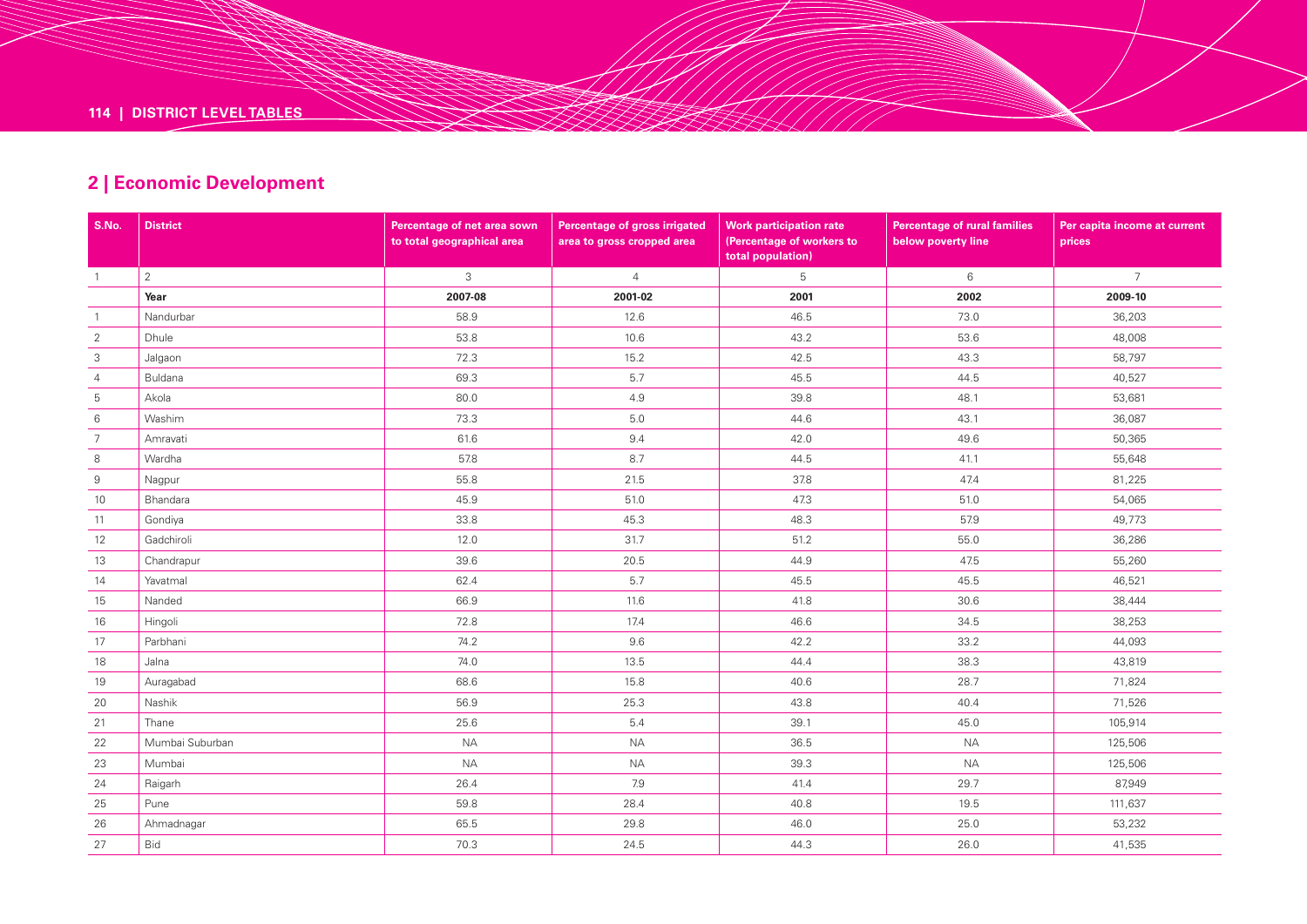| S.No. | <b>District</b> | Percentage of net area sown<br>to total geographical area | Percentage of gross irrigated<br>area to gross cropped area | <b>Work participation rate</b><br>(Percentage of workers to<br>total population) | <b>Percentage of rural families</b><br>below poverty line | Per capita income at current<br>prices |
|-------|-----------------|-----------------------------------------------------------|-------------------------------------------------------------|----------------------------------------------------------------------------------|-----------------------------------------------------------|----------------------------------------|
|       | $\overline{2}$  | 3                                                         |                                                             | 5                                                                                | 6                                                         |                                        |
|       | Year            | 2007-08                                                   | 2001-02                                                     | 2001                                                                             | 2002                                                      | 2009-10                                |
| 28    | Latur           | 72.5                                                      | 10.7                                                        | 40.4                                                                             | 29.8                                                      | 40,714                                 |
| 29    | Osmanabad       | 63.3                                                      | 16.1                                                        | 44.0                                                                             | 32.8                                                      | 38,145                                 |
| 30    | Solapur         | 69.8                                                      | 24.6                                                        | 45.3                                                                             | 29.3                                                      | 53,588                                 |
| 31    | Satara          | 52.5                                                      | 32.3                                                        | 46.4                                                                             | 15.5                                                      | 60,825                                 |
| 32    | Ratnagiri       | 29.8                                                      | 4.0                                                         | 45.0                                                                             | 34.7                                                      | 58,045                                 |
| 33    | Sindhudurg      | 26.9                                                      | 12.2                                                        | 46.6                                                                             | 39.1                                                      | 64,119                                 |
| 34    | Kolhapur        | 55.8                                                      | 26.0                                                        | 46.9                                                                             | 17.6                                                      | 71,170                                 |
| 35    | Sangli          | 71.1                                                      | 24.4                                                        | 47.2                                                                             | 16.4                                                      | 58,106                                 |
|       | Maharashtra     | 56.8                                                      | 17.8                                                        | 42.5                                                                             | 35.7                                                      | 74,027                                 |

*Source: Economic Survey, DES, Government of Maharashtra, 2009-10 and 2010-11*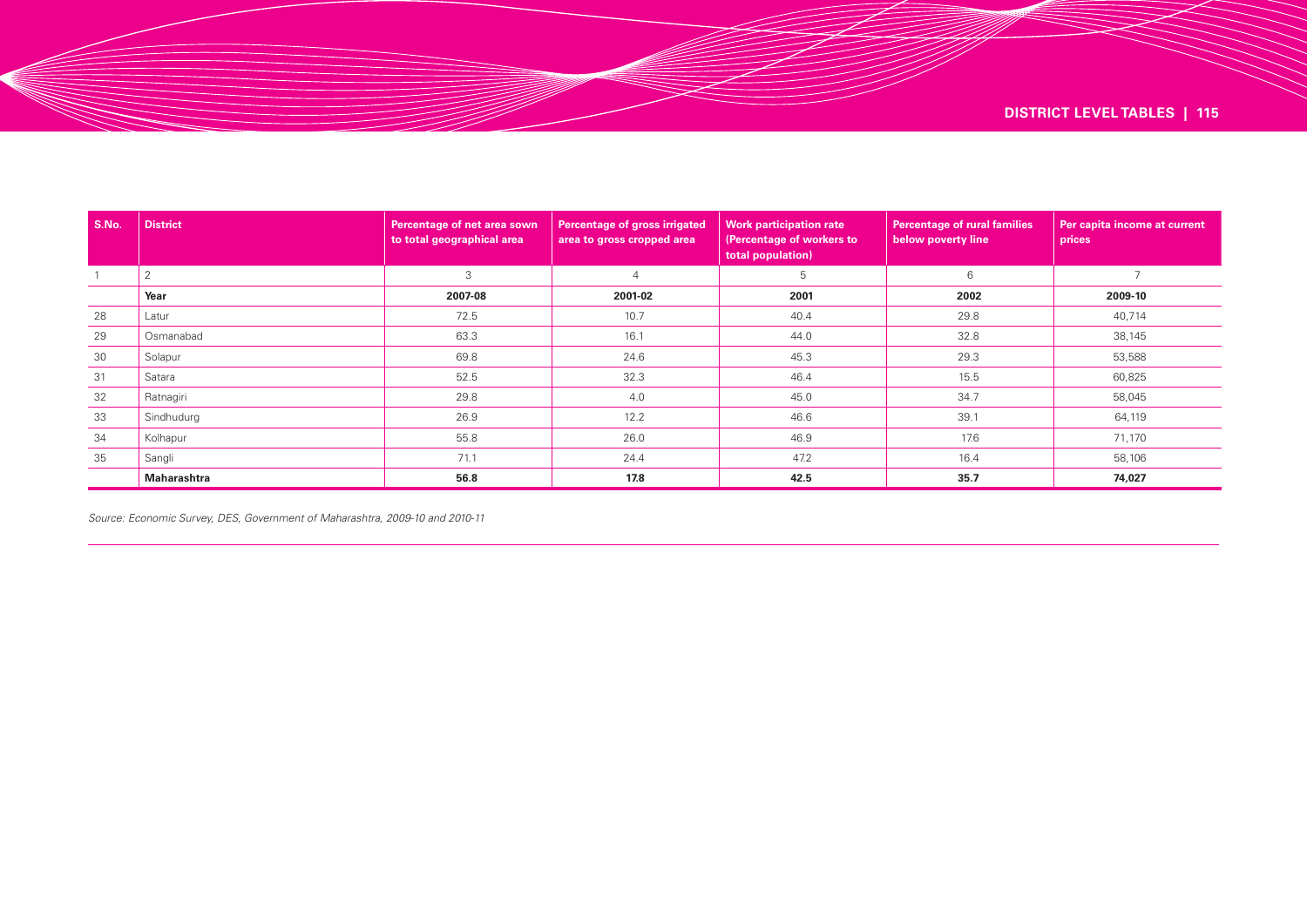## **3 | Elementary Education**

| S.No.          | <b>District</b> | Literacy rate (7 years and above) |                |               | <b>Pupil Teacher</b> | <b>Percentage of</b> | <b>Percentage of</b>      | <b>Gender Gap in</b>                      | <b>Gender Gap in</b>                               |
|----------------|-----------------|-----------------------------------|----------------|---------------|----------------------|----------------------|---------------------------|-------------------------------------------|----------------------------------------------------|
|                |                 | Person                            | <b>Male</b>    | <b>Female</b> | Ratio                | female teacher       | single teacher<br>schools | Enrolment (in %),<br><b>Primary level</b> | Enrolment (in %),<br><b>Upper Primary</b><br>level |
| $\overline{1}$ | $\overline{2}$  | 3                                 | $\overline{4}$ | 5             | 6                    | $\overline{7}$       | 8                         | 9                                         | 10                                                 |
|                | Year            | 2011                              | 2011           | 2011          | 2010-11              | 2010-11              | 2010-11                   | 2010-11                                   | 2010-11                                            |
| $\mathbf{1}$   | Nandurbar       | 63.04                             | 71.98          | 53.90         | 29.07                | 28.12                | 0.00                      | 4.90                                      | 5.97                                               |
| 2              | Dhule           | 74.61                             | 82.59          | 66.21         | 32.71                | 35.29                | 4.21                      | 7.00                                      | 8.92                                               |
| 3              | Jalgaon         | 79.73                             | 87.97          | 70.92         | 33.24                | 33.28                | 1.10                      | 8.60                                      | 9.13                                               |
| $\overline{4}$ | Buldana         | 82.09                             | 90.69          | 72.95         | 32.77                | 24.22                | 1.42                      | 7.10                                      | 5.98                                               |
| 5              | Akola           | 87.55                             | 92.89          | 81.91         | 30.95                | 40.33                | 2.69                      | 4.15                                      | 4.05                                               |
| 6              | Washim          | 81.70                             | 90.54          | 72.26         | 33.41                | 26.12                | 1.96                      | 5.54                                      | 5.22                                               |
| 7              | Amravati        | 88.23                             | 92.70          | 83.52         | 29.59                | 44.76                | 2.93                      | 4.20                                      | 3.21                                               |
| 8              | Wardha          | 87.22                             | 92.27          | 81.89         | 24.53                | 45.48                | 4.84                      | 4.62                                      | 3.93                                               |
| 9              | Nagpur          | 89.52                             | 93.76          | 85.07         | 28.32                | 62.53                | 0.88                      | 4.32                                      | 3.31                                               |
| 10             | Bhandara        | 85.14                             | 93.17          | 77.02         | 27.12                | 37.81                | 0.64                      | 3.12                                      | 2.88                                               |
| 11             | Gondiya         | 85.41                             | 93.54          | 77.30         | 26.37                | 30.24                | 4.81                      | 2.60                                      | 2.06                                               |
| 12             | Gadchiroli      | 70.55                             | 80.21          | 60.66         | 21.48                | 24.26                | 12.77                     | 3.50                                      | 4.18                                               |
| 13             | Chandrapur      | 81.35                             | 88.73          | 73.65         | 24.84                | 36.35                | 1.49                      | 4.47                                      | 4.47                                               |
| 14             | Yavatmal        | 80.70                             | 88.58          | 72.41         | 29.54                | 33.46                | 5.35                      | 4.94                                      | 5.20                                               |
| 15             | Nanded          | 76.94                             | 86.62          | 66.68         | 31.02                | 28.95                | 2.34                      | 3.52                                      | 2.98                                               |
| 16             | Hingoli         | 76.04                             | 86.73          | 64.73         | 33.48                | 22.43                | 2.85                      | 3.97                                      | 4.90                                               |
| 17             | Parbhani        | 75.22                             | 85.66          | 64.27         | 32.01                | 29.34                | 4.45                      | 4.84                                      | 6.38                                               |
| 18             | Jalna           | 73.61                             | 85.25          | 61.28         | 33.28                | 27.11                | 4.96                      | 4.39                                      | 6.01                                               |
| 19             | Auragabad       | 80.40                             | 89.31          | 70.81         | 31.57                | 42.73                | 2.42                      | 4.22                                      | 5.90                                               |
| 20             | Nashik          | 80.96                             | 88.03          | 73.43         | 32.52                | 42.69                | 3.98                      | 6.04                                      | 6.62                                               |
| 21             | Thane           | 86.18                             | 90.90          | 80.78         | 36.44                | 64.98                | 3.12                      | 6.05                                      | 6.86                                               |
| 22             | Mumbai Suburban | 90.90                             | 94.28          | 86.93         | 35.60                | 75.62                | 1.30                      | 4.14                                      | 1.08                                               |
| 23             | Mumbai          | 88.48                             | 90.54          | 86.03         | 30.89                | 70.01                | 0.00                      | 8.24                                      | 8.85                                               |
| 24             | Raigarh         | 83.89                             | 90.68          | 76.79         | 24.78                | 49.66                | 5.13                      | 4.56                                      | 5.46                                               |
| 25             | Pune            | 87.19                             | 92.72          | 81.13         | 32.02                | 60.99                | 3.23                      | 6.91                                      | 7.32                                               |
| 26             | Ahmadnagar      | 80.22                             | 88.81          | 71.15         | 30.32                | 39.20                | 1.59                      | 8.78                                      | 8.71                                               |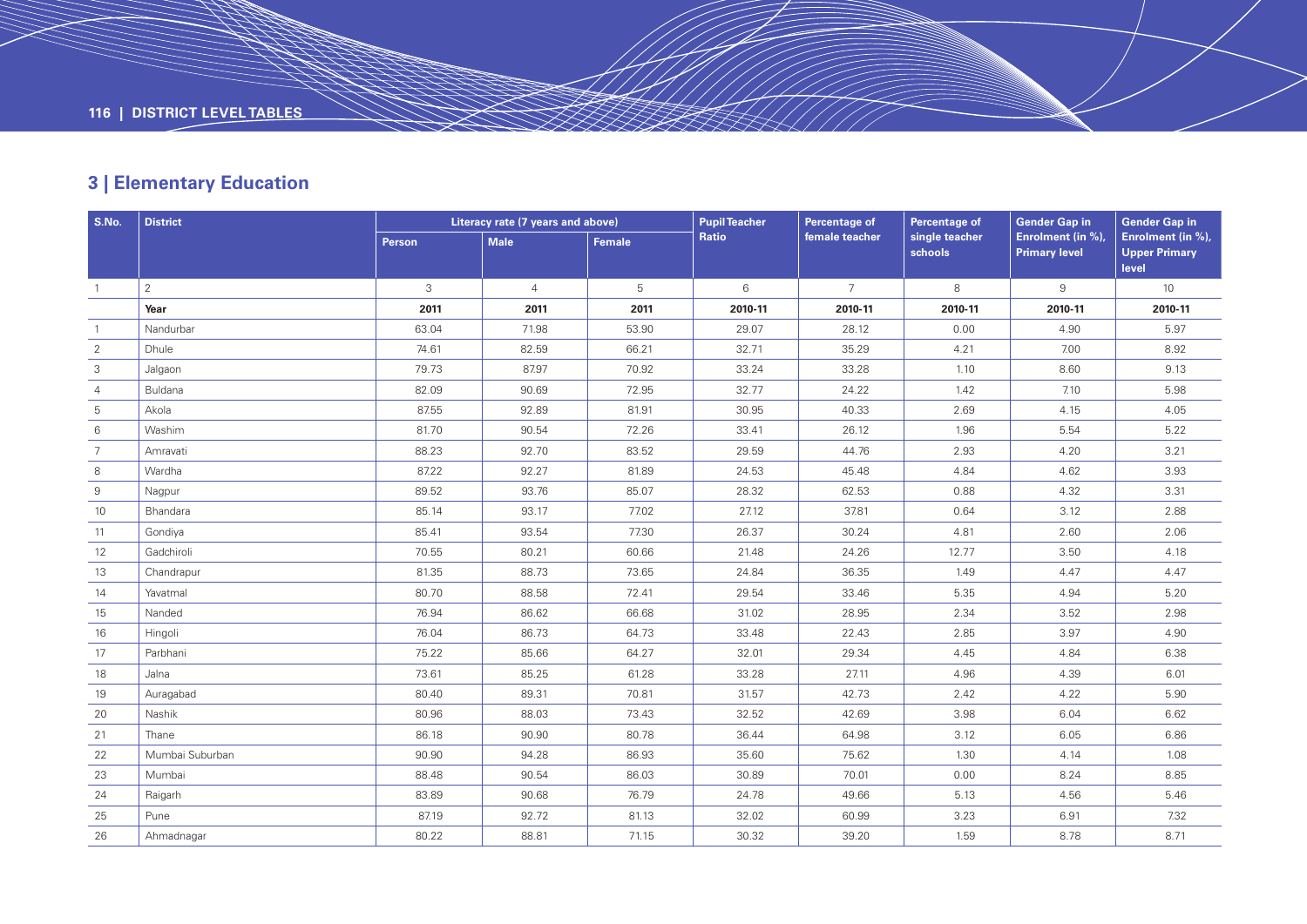| S.No. | <b>District</b>    |        | Literacy rate (7 years and above) |        | <b>Pupil Teacher</b> | Percentage of  | Percentage of             | <b>Gender Gap in</b>                      | <b>Gender Gap in</b>                               |  |
|-------|--------------------|--------|-----------------------------------|--------|----------------------|----------------|---------------------------|-------------------------------------------|----------------------------------------------------|--|
|       |                    | Person | <b>Male</b>                       | Female | Ratio                | female teacher | single teacher<br>schools | Enrolment (in %),<br><b>Primary level</b> | Enrolment (in %),<br><b>Upper Primary</b><br>level |  |
|       | $\overline{2}$     | 3      | 4                                 | 5      | 6                    | $\overline{7}$ | 8                         | 9                                         | 10                                                 |  |
|       | Year               | 2011   | 2011                              | 2011   | 2010-11              | 2010-11        | 2010-11                   | 2010-11                                   | 2010-11                                            |  |
| 27    | <b>Bid</b>         | 73.53  | 83.99                             | 62.29  | 26.80                | 29.58          | 2.39                      | 6.29                                      | 6.59                                               |  |
| 28    | Latur              | 79.03  | 87.42                             | 70.02  | 30.64                | 30.16          | 1.58                      | 6.09                                      | 8.64                                               |  |
| 29    | Osmanabad          | 76.33  | 85.31                             | 66.67  | 26.55                | 28.84          | 1.88                      | 6.20                                      | 5.56                                               |  |
| 30    | Solapur            | 77.72  | 86.35                             | 68.55  | 30.88                | 36.07          | 1.92                      | 5.86                                      | 6.54                                               |  |
| 31    | Satara             | 84.20  | 92.09                             | 76.29  | 23.84                | 45.15          | 7.24                      | 6.98                                      | 8.10                                               |  |
| 32    | Ratnagiri          | 82.43  | 91.43                             | 74.55  | 18.09                | 40.58          | 3.88                      | 2.89                                      | 3.45                                               |  |
| 33    | Sindhudurg         | 86.54  | 93.68                             | 79.73  | 18.41                | 48.39          | 8.87                      | 3.74                                      | 3.86                                               |  |
| 34    | Kolhapur           | 82.90  | 91.33                             | 74.18  | 27.59                | 36.85          | 3.68                      | 8.82                                      | 10.25                                              |  |
| 35    | Sangli             | 82.62  | 90.40                             | 74.66  | 29.30                | 43.13          | 4.74                      | 8.19                                      | 9.01                                               |  |
|       | <b>Maharashtra</b> | 82.91  | 89.82                             | 75.48  | 30.13                | 44.42          | 3.31                      | 5.75                                      | 6.42                                               |  |

*Source : 3 to 5 Census,2011* 

*6 to 10 DISE,MPSP*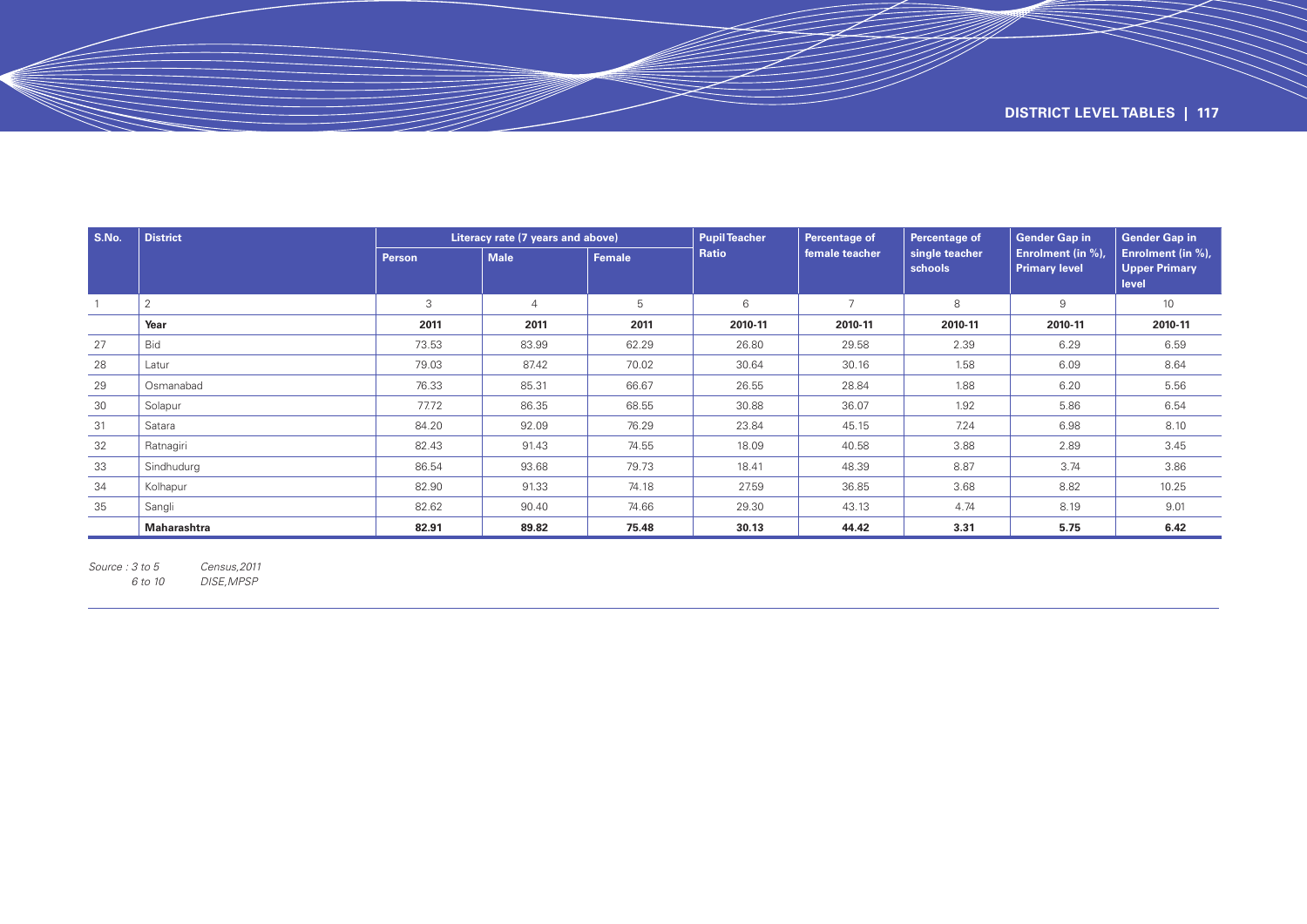## **4 | Maternal and Child health**

| S.<br>No.      | <b>District</b> | <b>Total</b><br>fertility<br>rate | <b>Infant</b><br><b>Mortality</b><br>Rate | <b>Infant</b><br><b>Mortality</b><br>Rate,<br>2001 | <b>Under</b><br><b>five</b><br><b>Mortality</b><br>Rate,<br>2001 | Percentage<br>of<br>marriages<br>below<br>legal at<br>marriage,<br>Girls $<$ 18<br>years | <b>Percentage</b><br>of births<br>to women<br>during age<br>15-19 out<br>of total<br><b>births</b> | <b>Percentage</b><br>of births<br>having<br>birth order<br>3 and more | Percentage<br>of currently<br>married<br>women<br>aged 15-49<br>years who<br>are currently<br>using any<br>contraceptive<br>method<br>(CPR) | Percentage<br>of women<br>with an<br><b>ANC visit</b><br>in the first<br>trimester<br>of<br>pregnancy | <b>Percentage</b><br>of women<br>who had<br>three or<br>more ANC<br>visits | <b>Percentage</b><br>of safe<br>deliveries | Percentage<br>of mothers<br><b>Postnatal</b><br>check up<br>within two<br>days of<br>delivery | <b>All basic</b><br>vaccinations<br>(Full<br><i>immunization</i> ) | <b>Percentage</b><br>of children<br>suffered<br>from<br>diarrhoea | Percentage<br>of children<br>suffered<br>from ARI |
|----------------|-----------------|-----------------------------------|-------------------------------------------|----------------------------------------------------|------------------------------------------------------------------|------------------------------------------------------------------------------------------|----------------------------------------------------------------------------------------------------|-----------------------------------------------------------------------|---------------------------------------------------------------------------------------------------------------------------------------------|-------------------------------------------------------------------------------------------------------|----------------------------------------------------------------------------|--------------------------------------------|-----------------------------------------------------------------------------------------------|--------------------------------------------------------------------|-------------------------------------------------------------------|---------------------------------------------------|
| $\overline{1}$ | $\overline{2}$  | 3                                 | $\overline{4}$                            | 5                                                  | 6                                                                | $7^{\circ}$                                                                              | 8                                                                                                  | 9                                                                     | 10 <sup>°</sup>                                                                                                                             | 11                                                                                                    | 12                                                                         | 13                                         | 14                                                                                            | 15                                                                 | 16                                                                | 17                                                |
|                | Year            | 2009                              | 2009                                      | 2001                                               | 2001                                                             | 2007-08                                                                                  | 2007-08                                                                                            | 2007-08                                                               | 2007-08                                                                                                                                     | 2007-08                                                                                               | 2007-08                                                                    | 2007-08                                    | 2007-08                                                                                       | 2007-08                                                            | 2007-08                                                           | 2007-08                                           |
|                | Nandurbar       | 2.35                              | 36                                        | 61                                                 | 85                                                               | 26.6                                                                                     | 19.3                                                                                               | 43.1                                                                  | 58.8                                                                                                                                        | 29.4                                                                                                  | 38.3                                                                       | 34.0                                       | 37.4                                                                                          | 17.0                                                               | 17.5                                                              | 11.5                                              |
| 2              | Dhule           | 2.16                              | 31                                        | 56                                                 | 77                                                               | 14.6                                                                                     | 20.9                                                                                               | 29.4                                                                  | 69.7                                                                                                                                        | 40.6                                                                                                  | 49.5                                                                       | 59.4                                       | 63.0                                                                                          | 35.0                                                               | 24.5                                                              | 14.8                                              |
| 3              | Jalgaon         | 2.01                              | 34                                        | 50                                                 | 67                                                               | 20.7                                                                                     | 21.4                                                                                               | 35.4                                                                  | 68.7                                                                                                                                        | 46.6                                                                                                  | 58.2                                                                       | 65.2                                       | 68.2                                                                                          | 52.1                                                               | 30.5                                                              | 14.5                                              |
| $\overline{4}$ | Buldana         | 2.65                              | 35                                        | 49                                                 | 65                                                               | 17.4                                                                                     | 23.3                                                                                               | 22.6                                                                  | 64.5                                                                                                                                        | 61.0                                                                                                  | 66.7                                                                       | 70.4                                       | 77.4                                                                                          | 73.8                                                               | 31.3                                                              | 21.2                                              |
| 5              | Akola           | 2.16                              | 30                                        | 44                                                 | 58                                                               | 7.4                                                                                      | 14.7                                                                                               | 27.1                                                                  | 68.9                                                                                                                                        | 60.8                                                                                                  | 69.1                                                                       | 78.4                                       | 75.8                                                                                          | 72.6                                                               | 25.8                                                              | 14.9                                              |
| 6              | Washim          | 2.49                              | 37                                        | 52                                                 | 71                                                               | 23.8                                                                                     | 29.1                                                                                               | 23.2                                                                  | 66.9                                                                                                                                        | 66.6                                                                                                  | 68.6                                                                       | 72.0                                       | 69.6                                                                                          | 68.2                                                               | 15.2                                                              | 14.9                                              |
| $\overline{7}$ | Amravati        | 1.97                              | 30                                        | 61                                                 | 85                                                               | 10.1                                                                                     | 16.1                                                                                               | 25.3                                                                  | 72.7                                                                                                                                        | 70.2                                                                                                  | 77.9                                                                       | 65.9                                       | 76.5                                                                                          | 61.8                                                               | 24.1                                                              | 15.4                                              |
| 8              | Wardha          | 1.75                              | 44                                        | 51                                                 | 69                                                               | 0.0                                                                                      | 8.5                                                                                                | 13.8                                                                  | 78.6                                                                                                                                        | 80.4                                                                                                  | 88.6                                                                       | 83.3                                       | 87.3                                                                                          | 84.1                                                               | 24.5                                                              | 12.0                                              |
| 9              | Nagpur          | 1.82                              | 24                                        | 54                                                 | 74                                                               | 1.2                                                                                      | 7.3                                                                                                | 17.3                                                                  | 70.4                                                                                                                                        | 74.7                                                                                                  | 95.5                                                                       | 84.4                                       | 88.7                                                                                          | 90.5                                                               | 19.2                                                              | 16.5                                              |
| 10             | Bhandara        | 2.08                              | 37                                        | 68                                                 | 96                                                               | 1.7                                                                                      | 4.4                                                                                                | 15.5                                                                  | 70.3                                                                                                                                        | 65.8                                                                                                  | 84.5                                                                       | 70.3                                       | 69.8                                                                                          | 72.2                                                               | 19.5                                                              | 18.3                                              |
| 11             | Gondiya         | 2.06                              | 26                                        | 73                                                 | 105                                                              | 2.6                                                                                      | 5.4                                                                                                | 22.6                                                                  | 65.7                                                                                                                                        | 62.4                                                                                                  | 83.0                                                                       | 62.8                                       | 76.4                                                                                          | 87.8                                                               | 20.5                                                              | 20.3                                              |
| 12             | Gadchiroli      | 2.08                              | 28                                        | 75                                                 | 108                                                              | 9.5                                                                                      | 16.5                                                                                               | 33.7                                                                  | 59.1                                                                                                                                        | 46.7                                                                                                  | 72.5                                                                       | 34.6                                       | 61.9                                                                                          | 46.4                                                               | 20.1                                                              | 16.9                                              |
| 13             | Chandrapur      | 1.59                              | 21                                        | 67                                                 | 95                                                               | 2.1                                                                                      | 8.5                                                                                                | 11.1                                                                  | 67.5                                                                                                                                        | 71.0                                                                                                  | 83.2                                                                       | 59.9                                       | 75.0                                                                                          | 75.4                                                               | 15.9                                                              | 8.4                                               |
| 14             | Yavatmal        | 1.96                              | 37                                        | 61                                                 | 85                                                               | 10.5                                                                                     | 21.8                                                                                               | 24.6                                                                  | 67.6                                                                                                                                        | 61.3                                                                                                  | 71.5                                                                       | 59.4                                       | 74.2                                                                                          | 68.8                                                               | 26.1                                                              | 12.0                                              |
| 15             | Nanded          | 2.45                              | 35                                        | 57                                                 | 78                                                               | 31.5                                                                                     | 26.8                                                                                               | 33.9                                                                  | 60.1                                                                                                                                        | 59.8                                                                                                  | 76.2                                                                       | 61.4                                       | 65.2                                                                                          | 72.3                                                               | 20.4                                                              | 7.9                                               |
| 16             | Hingoli         | 2.57                              | 23                                        | 54                                                 | 74                                                               | 39.1                                                                                     | 34.7                                                                                               | 36.5                                                                  | 62.6                                                                                                                                        | 47.9                                                                                                  | 69.3                                                                       | 47.3                                       | 70.1                                                                                          | 52.2                                                               | 26.3                                                              | 14.6                                              |
| 17             | Parbhani        | 2.21                              | 26                                        | 50                                                 | 67                                                               | 27.7                                                                                     | 29.6                                                                                               | 34.4                                                                  | 58.1                                                                                                                                        | 60.9                                                                                                  | 69.0                                                                       | 70.2                                       | 77.6                                                                                          | 71.6                                                               | 18.9                                                              | 13.0                                              |
| 18             | Jalna           | 2.67                              | 22                                        | 56                                                 | 76                                                               | 31.6                                                                                     | 30.9                                                                                               | 28.6                                                                  | 55.6                                                                                                                                        | 58.1                                                                                                  | 69.3                                                                       | 71.5                                       | 71.7                                                                                          | 68.5                                                               | 25.2                                                              | 14.6                                              |
| 19             | Auragabad       | 2.33                              | 34                                        | 51                                                 | 69                                                               | 37.8                                                                                     | 29.9                                                                                               | 34.9                                                                  | 59.0                                                                                                                                        | 51.0                                                                                                  | 57.2                                                                       | 76.0                                       | 65.9                                                                                          | 61.8                                                               | 20.5                                                              | 11.6                                              |
| 20             | Nashik          | 2.17                              | 28                                        | 51                                                 | 68                                                               | 22.4                                                                                     | 22.4                                                                                               | 26.4                                                                  | 70.2                                                                                                                                        | 62.2                                                                                                  | 71.6                                                                       | 68.8                                       | 73.1                                                                                          | 68.0                                                               | 18.4                                                              | 12.8                                              |
| 21             | Thane           | 2.47                              | 30                                        | 39                                                 | 51                                                               | 18.4                                                                                     | 13.9                                                                                               | 28.4                                                                  | 59.7                                                                                                                                        | 67.8                                                                                                  | 84.7                                                                       | 73.2                                       | 76.7                                                                                          | 73.6                                                               | 14.3                                                              | 12.2                                              |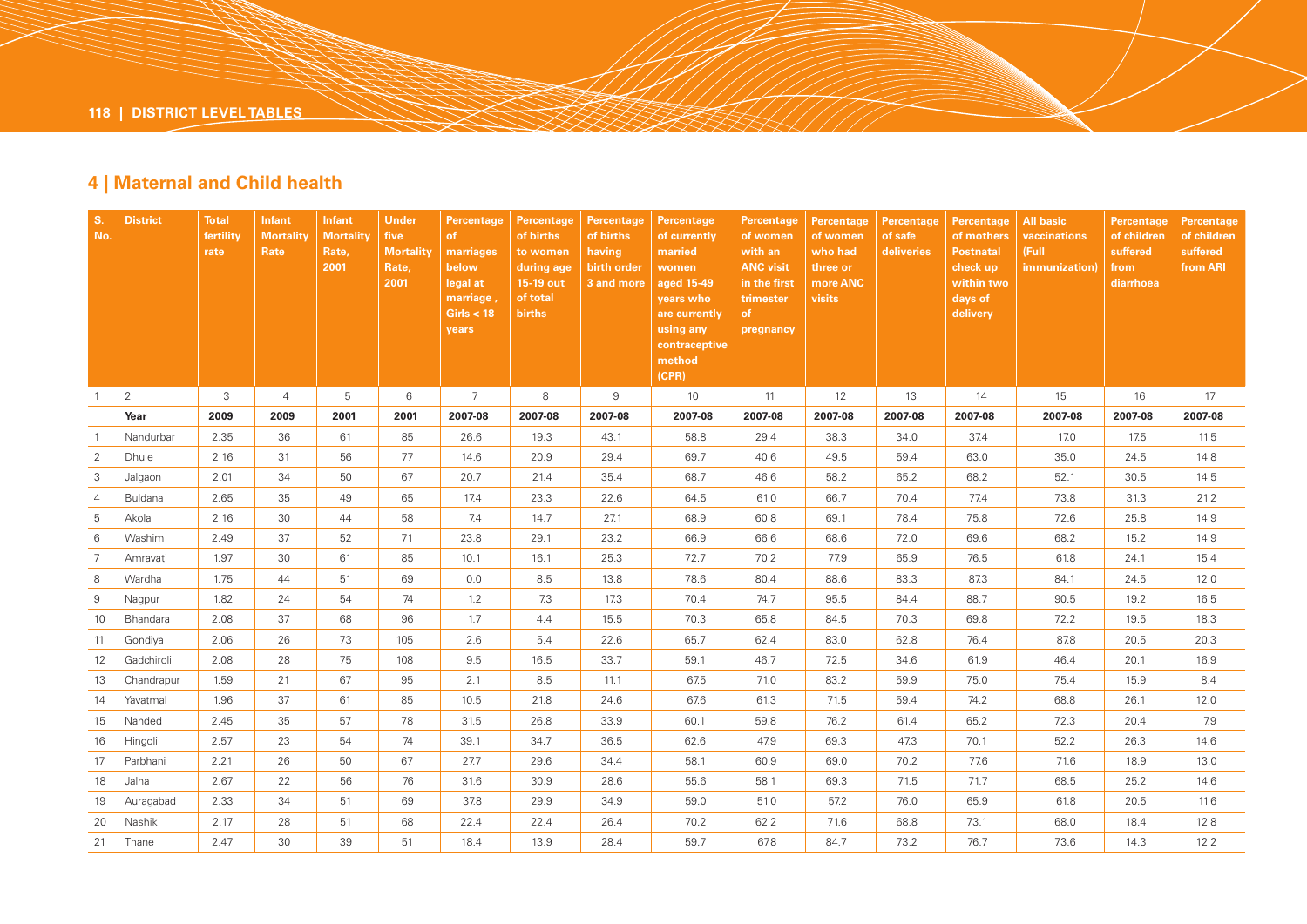| S.<br>No.      | <b>District</b>    | <b>Total</b><br>fertility<br>rate | <b>Infant</b><br><b>Mortality</b><br>Rate | <b>Infant</b><br><b>Mortality</b><br>Rate,<br>2001 | <b>Under</b><br>five<br><b>Mortality</b><br>Rate,<br>2001 | Percentage<br>of<br>marriages<br>below<br>legal at<br>marriage,<br>Girls $<$ 18<br>years | Percentage<br>of births<br>to women<br>during age<br>15-19 out<br>of total<br><b>births</b> | <b>Percentage</b><br>of births<br>having<br>birth order<br>3 and more | Percentage<br>of currently<br>married<br>women<br>aged 15-49<br>years who<br>are currently<br>using any<br>contraceptive<br>method<br>(CPR) | <b>Percentage</b><br>of women<br>with an<br><b>ANC visit</b><br>in the first<br>trimester<br>of<br>pregnancy | Percentage<br>of women<br>who had<br>three or<br>more ANC<br><b>visits</b> | Percentage<br>of safe<br>deliveries | Percentage<br>of mothers<br><b>Postnatal</b><br>check up<br>within two<br>days of<br>delivery | <b>All basic</b><br>vaccinations<br>(Full<br>immunization) | Percentage<br>of children<br>suffered<br>from<br>diarrhoea | Percentage<br>of children<br>suffered<br>from ARI |
|----------------|--------------------|-----------------------------------|-------------------------------------------|----------------------------------------------------|-----------------------------------------------------------|------------------------------------------------------------------------------------------|---------------------------------------------------------------------------------------------|-----------------------------------------------------------------------|---------------------------------------------------------------------------------------------------------------------------------------------|--------------------------------------------------------------------------------------------------------------|----------------------------------------------------------------------------|-------------------------------------|-----------------------------------------------------------------------------------------------|------------------------------------------------------------|------------------------------------------------------------|---------------------------------------------------|
| $\overline{1}$ | 2                  | 3                                 | $\overline{4}$                            | 5                                                  | 6                                                         | $7^{\circ}$                                                                              | 8                                                                                           | 9                                                                     | 10                                                                                                                                          | 11                                                                                                           | 12                                                                         | 13                                  | 14                                                                                            | 15                                                         | 16                                                         | 17                                                |
|                | Year               | 2009                              | 2009                                      | 2001                                               | 2001                                                      | 2007-08                                                                                  | 2007-08                                                                                     | 2007-08                                                               | 2007-08                                                                                                                                     | 2007-08                                                                                                      | 2007-08                                                                    | 2007-08                             | 2007-08                                                                                       | 2007-08                                                    | 2007-08                                                    | 2007-08                                           |
| 22             | Mumbai<br>Suburban | <b>NA</b>                         | <b>NA</b>                                 | 40                                                 | 52                                                        | 8.8                                                                                      | 8.3                                                                                         | 21.2                                                                  | 61.1                                                                                                                                        | 69.6                                                                                                         | 89.7                                                                       | 95.3                                | 92.6                                                                                          | 84.7                                                       | 12.5                                                       | 11.2                                              |
| 23             | Mumbai             | <b>NA</b>                         | <b>NA</b>                                 | 42                                                 | 55                                                        | 9.2                                                                                      | 10.6                                                                                        | 24.7                                                                  | 58.6                                                                                                                                        | 71.1                                                                                                         | 92.7                                                                       | 93.5                                | 90.7                                                                                          | 76.7                                                       | 9.4                                                        | 5.7                                               |
| 24             | Raigarh            | 1.84                              | 24                                        | 42                                                 | 55                                                        | 5.8                                                                                      | 9.7                                                                                         | 23.8                                                                  | 62.9                                                                                                                                        | 63.2                                                                                                         | 83.8                                                                       | 75.1                                | 79.5                                                                                          | 77.8                                                       | 14.8                                                       | 5.9                                               |
| 25             | Pune               | 2.05                              | 25                                        | 32                                                 | 40                                                        | 17.3                                                                                     | 15.7                                                                                        | 18.8                                                                  | 72.2                                                                                                                                        | 75.2                                                                                                         | 89.0                                                                       | 87.9                                | 90.1                                                                                          | 86.1                                                       | 14.5                                                       | 9.1                                               |
| 26             | Ahmadnagar         | 2.00                              | 25                                        | 44                                                 | 58                                                        | 14.2                                                                                     | 23.8                                                                                        | 24.5                                                                  | 69.3                                                                                                                                        | 76.8                                                                                                         | 83.6                                                                       | 87.2                                | 92.4                                                                                          | 85.3                                                       | 17.8                                                       | 10.0                                              |
| 27             | Bid                | 2.63                              | 35                                        | 43                                                 | 56                                                        | 34.2                                                                                     | 33.5                                                                                        | 32.4                                                                  | 62.4                                                                                                                                        | 58.8                                                                                                         | 61.5                                                                       | 69.7                                | 79.5                                                                                          | 75.7                                                       | 19.9                                                       | 10.7                                              |
| 28             | Latur              | 2.49                              | 32                                        | 50                                                 | 67                                                        | 31.3                                                                                     | 28.5                                                                                        | 28.0                                                                  | 64.7                                                                                                                                        | 62.6                                                                                                         | 76.2                                                                       | 71.4                                | 80.2                                                                                          | 71.6                                                       | 28.0                                                       | 10.4                                              |
| 29             | Osmanabad          | 2.36                              | 32                                        | 47                                                 | 62                                                        | 28.5                                                                                     | 28.5                                                                                        | 24.3                                                                  | 66.8                                                                                                                                        | 60.5                                                                                                         | 71.9                                                                       | 69.1                                | 75.5                                                                                          | 66.0                                                       | 21.8                                                       | 6.7                                               |
| 30             | Solapur            | 2.20                              | 24                                        | 43                                                 | 56                                                        | 20.4                                                                                     | 26.8                                                                                        | 28.2                                                                  | 73.3                                                                                                                                        | 72.5                                                                                                         | 86.6                                                                       | 73.4                                | 79.0                                                                                          | 84.0                                                       | 11.8                                                       | 4.2                                               |
| 31             | Satara             | 1.95                              | 31                                        | 32                                                 | 41                                                        | 7.7                                                                                      | 14.5                                                                                        | 19.8                                                                  | 70.8                                                                                                                                        | 65.4                                                                                                         | 92.6                                                                       | 90.9                                | 94.8                                                                                          | 92.0                                                       | 15.2                                                       | 7.5                                               |
| 32             | Ratnagiri          | 1.62                              | 33                                        | 37                                                 | 47                                                        | 1.9                                                                                      | 3.4                                                                                         | 22.5                                                                  | 60.4                                                                                                                                        | 73.8                                                                                                         | 83.3                                                                       | 76.7                                | 79.7                                                                                          | 81.0                                                       | 9.0                                                        | 9.2                                               |
| 33             | Sindhudurg         | 1.70                              | 23                                        | 35                                                 | 45                                                        | 0.0                                                                                      | 4.5                                                                                         | 16.1                                                                  | 58.4                                                                                                                                        | 81.0                                                                                                         | 92.5                                                                       | 94.0                                | 97.0                                                                                          | 84.4                                                       | 12.3                                                       | 6.0                                               |
| 34             | Kolhapur           | 1.73                              | 19                                        | 38                                                 | 48                                                        | 16.9                                                                                     | 12.1                                                                                        | 20.4                                                                  | 70.6                                                                                                                                        | 79.2                                                                                                         | 82.8                                                                       | 92.6                                | 92.6                                                                                          | 76.8                                                       | 14.4                                                       | 5.9                                               |
| 35             | Sangli             | 2.18                              | 16                                        | 32                                                 | 40                                                        | 15.0                                                                                     | 19.8                                                                                        | 20.0                                                                  | 70.4                                                                                                                                        | 71.1                                                                                                         | 81.6                                                                       | 78.9                                | 84.6                                                                                          | 87.5                                                       | 13.5                                                       | 3.8                                               |
|                | Maharashtra        | 2.14                              | 31                                        | 47                                                 | 67                                                        | 17.6                                                                                     | 9.7                                                                                         | 26.8                                                                  | 65.1                                                                                                                                        | 61.6                                                                                                         | 74.4                                                                       | 69.2                                | 75.5                                                                                          | 69.0                                                       | 19.9                                                       | 12.9                                              |

*Source : 3,4 Survey of Causes of Deaths Scheme (Rural), State Bureau of Health Intelligence and Vital Statistics, Pune* 

*5,6 RGI, Government of India* 

*7 to 8 ICDS,MPR from www.*

*icds.gov.in*

*7 to 17 DLHS-3*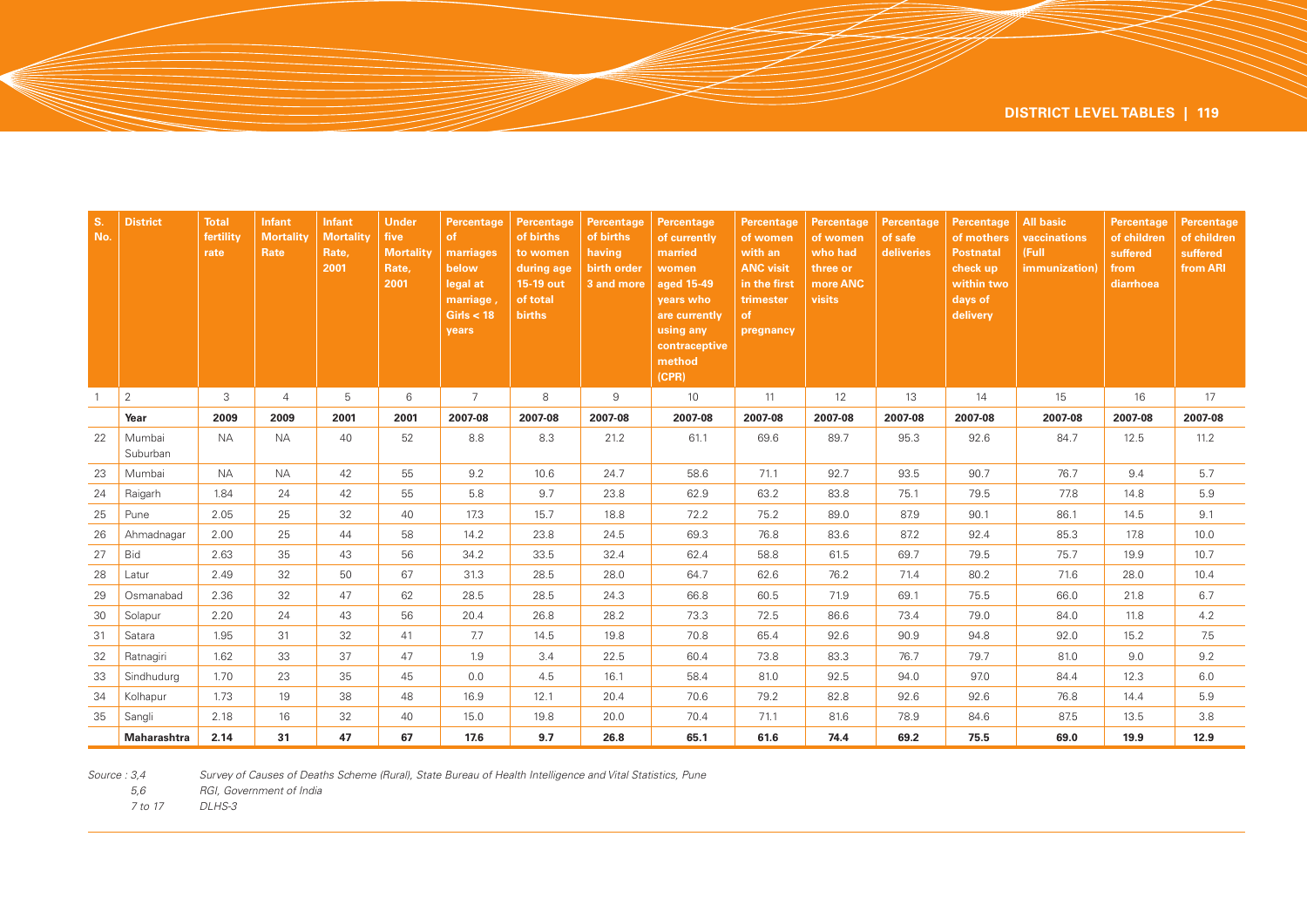## **5 | Nutrition**

| S.No.          | <b>District</b> | Percentage of children<br>received Colostrum/<br><b>Khees</b> | <b>Percentage of</b><br>children who started<br>breastfeeding within<br>one hour of birth | <b>Percentage of children</b><br>6-35 months (age<br>6 months above)<br>exclusively breastfed | Percentage of children<br>aged 12-35 months<br>received at least one<br>dose of Vitamin A | <b>Percentage of</b><br><b>Moderately Under</b><br>Weight children 0-5<br>years | <b>Percentage of Severely</b><br><b>Under Weight children</b><br>0-5 years |
|----------------|-----------------|---------------------------------------------------------------|-------------------------------------------------------------------------------------------|-----------------------------------------------------------------------------------------------|-------------------------------------------------------------------------------------------|---------------------------------------------------------------------------------|----------------------------------------------------------------------------|
| $\overline{1}$ | $\overline{2}$  | 3                                                             | $\overline{4}$                                                                            | 5                                                                                             | 6                                                                                         | $\overline{7}$                                                                  | 8                                                                          |
|                | Year            | 2007-08                                                       | 2007-08                                                                                   | 2007-08                                                                                       | 2007-08                                                                                   | April 2011                                                                      | April 2011                                                                 |
| $\overline{1}$ | Nandurbar       | 77.1                                                          | 37.7                                                                                      | 48.7                                                                                          | 33.7                                                                                      | 35.76                                                                           | 6.89                                                                       |
| 2              | Dhule           | 72.8                                                          | 42.2                                                                                      | 46.7                                                                                          | 46.3                                                                                      | 24.25                                                                           | 3.60                                                                       |
| 3              | Jalgaon         | 79.5                                                          | 44.3                                                                                      | 39.9                                                                                          | 56.1                                                                                      | 18.65                                                                           | 1.58                                                                       |
| $\overline{4}$ | Buldana         | 80.4                                                          | 48.8                                                                                      | 49.9                                                                                          | 66.2                                                                                      | 22.19                                                                           | 2.99                                                                       |
| 5              | Akola           | 93.8                                                          | 60.2                                                                                      | 34.3                                                                                          | 66.8                                                                                      | 19.14                                                                           | 2.79                                                                       |
| 6              | Washim          | 91.8                                                          | 50.6                                                                                      | 33.2                                                                                          | 64.1                                                                                      | 16.45                                                                           | 1.96                                                                       |
| $\overline{7}$ | Amravati        | 89.9                                                          | 62.4                                                                                      | 42.7                                                                                          | 75.3                                                                                      | 24.41                                                                           | 4.22                                                                       |
| 8              | Wardha          | 94.3                                                          | 68.4                                                                                      | 54.8                                                                                          | 91.3                                                                                      | 22.74                                                                           | 2.54                                                                       |
| 9              | Nagpur          | 87.8                                                          | 60.8                                                                                      | 46.3                                                                                          | 84.7                                                                                      | 22.19                                                                           | 2.07                                                                       |
| 10             | Bhandara        | 87.3                                                          | 61.8                                                                                      | 47.1                                                                                          | 86.3                                                                                      | 20.55                                                                           | 2.69                                                                       |
| 11             | Gondiya         | 85.0                                                          | 56.7                                                                                      | 49.7                                                                                          | 87.0                                                                                      | 22.34                                                                           | 2.92                                                                       |
| 12             | Gadchiroli      | 80.0                                                          | 49.7                                                                                      | 49.1                                                                                          | 69.4                                                                                      | 30.71                                                                           | 6.22                                                                       |
| 13             | Chandrapur      | 89.5                                                          | 63.1                                                                                      | 31.1                                                                                          | 94.2                                                                                      | 20.24                                                                           | 2.56                                                                       |
| 14             | Yavatmal        | 90.5                                                          | 58.3                                                                                      | 40.7                                                                                          | 78.4                                                                                      | 20.67                                                                           | 2.43                                                                       |
| 15             | Nanded          | 84.1                                                          | 45.3                                                                                      | 29.7                                                                                          | 77.5                                                                                      | 20.41                                                                           | 2.07                                                                       |
| 16             | Hingoli         | 85.6                                                          | 46.4                                                                                      | 21.3                                                                                          | 67.9                                                                                      | 22.98                                                                           | 4.19                                                                       |
| 17             | Parbhani        | 90.7                                                          | 62.3                                                                                      | 39.5                                                                                          | 77.1                                                                                      | 22.31                                                                           | 4.03                                                                       |
| 18             | Jalna           | 83.3                                                          | 52.6                                                                                      | 22.5                                                                                          | 77.4                                                                                      | 22.69                                                                           | 2.06                                                                       |
| 19             | Auragabad       | 82.4                                                          | 40.0                                                                                      | 39.2                                                                                          | 62.1                                                                                      | 21.80                                                                           | 3.06                                                                       |
| 20             | Nashik          | 84.4                                                          | 54.4                                                                                      | 46.2                                                                                          | 71.4                                                                                      | 24.74                                                                           | 3.67                                                                       |
| 21             | Thane           | 89.7                                                          | 57.4                                                                                      | 34.1                                                                                          | 79.5                                                                                      | 19.59                                                                           | 2.17                                                                       |
| 22             | Mumbai Suburban | 84.0                                                          | 49.6                                                                                      | 31.9                                                                                          | 80.6                                                                                      | 27.93                                                                           | 2.38                                                                       |
| 23             | Mumbai          | 94.5                                                          | 50.6                                                                                      | 37.2                                                                                          | 89.9                                                                                      | 27.22                                                                           | 2.92                                                                       |
| 24             | Raigarh         | 83.2                                                          | 53.9                                                                                      | 29.1                                                                                          | 81.3                                                                                      | 12.60                                                                           | 0.67                                                                       |
| 25             | Pune            | 93.7                                                          | 58.1                                                                                      | 34.7                                                                                          | 90.1                                                                                      | 17.31                                                                           | 1.46                                                                       |
| 26             | Ahmadnagar      | 92.2                                                          | 48.8                                                                                      | 39.4                                                                                          | 87.9                                                                                      | 13.62                                                                           | 1.34                                                                       |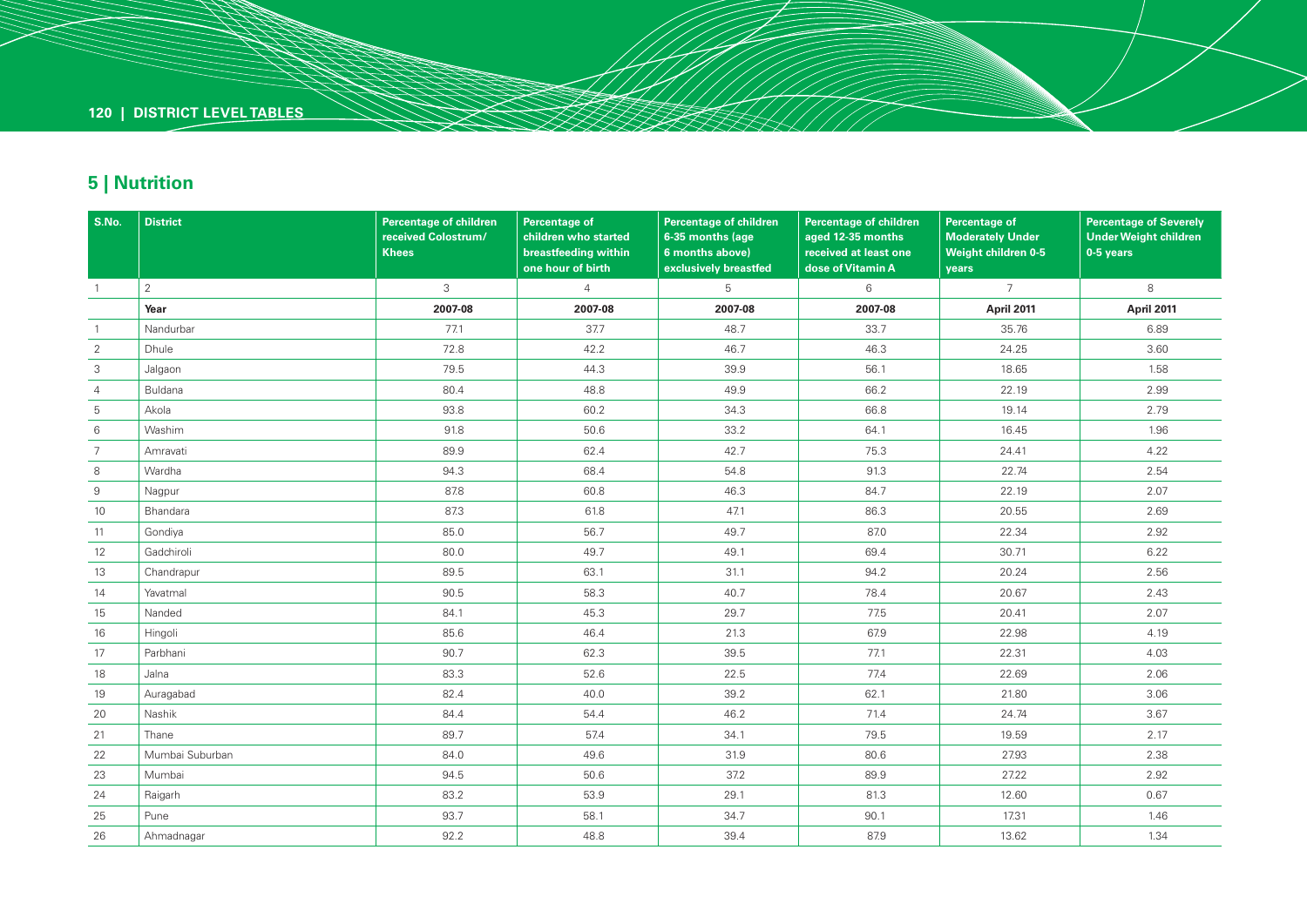| S.No. | <b>District</b> | <b>Percentage of children</b><br>received Colostrums /<br><b>Khees</b> | Percentage of<br>children who started<br>breastfeeding within<br>one hour of birth | <b>Percentage of children</b><br>6-35 months (age<br>6 months above)<br>exclusively breastfed | Percentage of children<br>aged 12-35 months<br>received at least one<br>dose of Vitamin A | Percentage of<br><b>Moderately Under</b><br>Weight children 0-5<br>years | <b>Percentage of Severely</b><br>Under Weight children<br>$0-5$ years |
|-------|-----------------|------------------------------------------------------------------------|------------------------------------------------------------------------------------|-----------------------------------------------------------------------------------------------|-------------------------------------------------------------------------------------------|--------------------------------------------------------------------------|-----------------------------------------------------------------------|
|       |                 | 3                                                                      | 4                                                                                  | 5                                                                                             | 6                                                                                         | $\overline{ }$                                                           | 8                                                                     |
|       | Year            | 2007-08                                                                | 2007-08                                                                            | 2007-08                                                                                       | 2007-08                                                                                   | April 2011                                                               | April 2011                                                            |
| 27    | <b>Bid</b>      | 78.9                                                                   | 49.5                                                                               | 25.0                                                                                          | 75.5                                                                                      | 19.24                                                                    | 1.55                                                                  |
| 28    | Latur           | 88.8                                                                   | 46.0                                                                               | 24.1                                                                                          | 76.3                                                                                      | 19.82                                                                    | 2.81                                                                  |
| 29    | Osmanabad       | 87.4                                                                   | 65.4                                                                               | 22.0                                                                                          | 74.8                                                                                      | 15.16                                                                    | 2.03                                                                  |
| 30    | Solapur         | 82.8                                                                   | 43.1                                                                               | 19.2                                                                                          | 71.6                                                                                      | 16.23                                                                    | 1.70                                                                  |
| 31    | Satara          | 89.3                                                                   | 55.9                                                                               | 35.0                                                                                          | 94.8                                                                                      | 12.97                                                                    | 1.55                                                                  |
| 32    | Ratnagiri       | 80.7                                                                   | 45.4                                                                               | 16.4                                                                                          | 87.8                                                                                      | 16.39                                                                    | 1.49                                                                  |
| 33    | Sindhudurg      | 98.3                                                                   | 74.0                                                                               | 22.2                                                                                          | 84.6                                                                                      | 19.36                                                                    | 3.40                                                                  |
| 34    | Kolhapur        | 89.4                                                                   | 50.8                                                                               | 26.1                                                                                          | 87.9                                                                                      | 15.61                                                                    | 1.22                                                                  |
| 35    | Sangli          | 87.5                                                                   | 50.5                                                                               | 26.0                                                                                          | 89.3                                                                                      | 11.11                                                                    | 0.49                                                                  |
|       | Maharashtra     | 86.1                                                                   | 52.7                                                                               | 34.7                                                                                          | 74.9                                                                                      | 20.05                                                                    | 2.41                                                                  |

*Source : 3 to 6 DLHS-3*

*7 to 8 ICDS,MPR from www.icds.gov.in*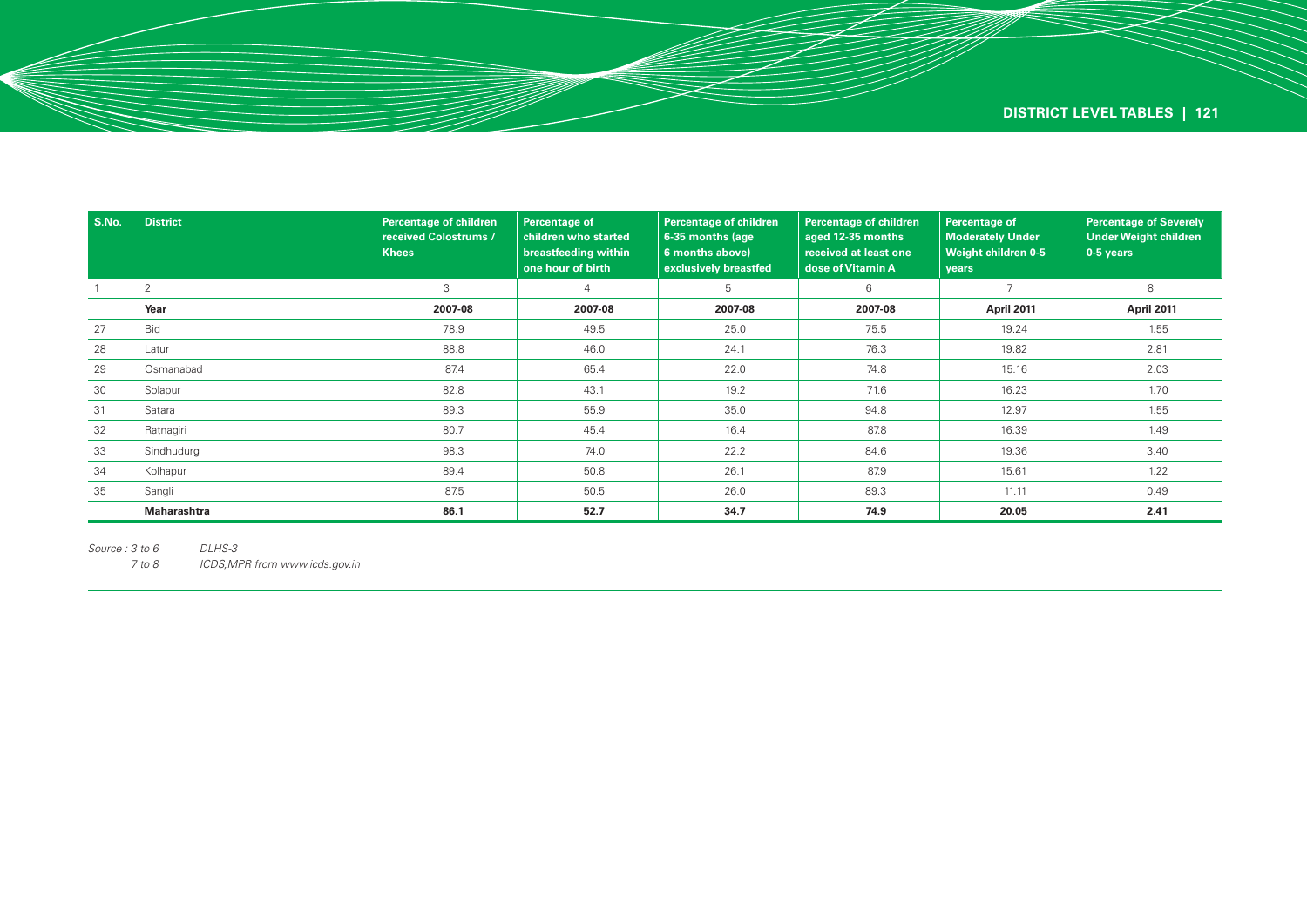## **6 | HIV/AIDS**

| S.No.          | <b>District</b> | HIV prevalence rate among ANC attendee<br>group (in %) |
|----------------|-----------------|--------------------------------------------------------|
| $\mathbf{1}$   | $\overline{2}$  | 3                                                      |
|                | Year            | 2007                                                   |
| $\mathbf{1}$   | Nandurbar       | 0.38                                                   |
| 2              | Dhule           | 1.13                                                   |
| 3              | Jalgaon         | 1.75                                                   |
| $\overline{4}$ | <b>Buldana</b>  | 0.25                                                   |
| 5              | Akola           | 0.63                                                   |
| 6              | Washim          | 0.38                                                   |
| $\overline{7}$ | Amravati        | 0.63                                                   |
| 8              | Wardha          | 0.25                                                   |
| 9              | Nagpur          | 1.13                                                   |
| 10             | Bhandara        | 0.63                                                   |
| 11             | Gondiya         | 0.38                                                   |
| 12             | Gadchiroli      | 0.00                                                   |
| 13             | Chandrapur      | 1.13                                                   |
| 14             | Yavatmal        | 0.75                                                   |
| 15             | Nanded          | 0.38                                                   |
| 16             | Hingoli         | 0.25                                                   |
| 17             | Parbhani        | 1.13                                                   |
| 18             | Jalna           | 0.63                                                   |
| 19             | Auragabad       | 0.25                                                   |
| 20             | Nashik          | 0.38                                                   |
| 21             | Thane           | 0.88                                                   |
| 22             | Mumbai Suburban | 1.38                                                   |
| 23             | Mumbai          | 1.38                                                   |
| 24             | Raigarh         | 0.25                                                   |
| 25             | Pune            | 0.25                                                   |
| 26             | Ahmadnagar      | 1.00                                                   |
| 27             | <b>Bid</b>      | 0.75                                                   |
| 28             | Latur           | 0.75                                                   |

| S.No. | <b>District</b>    | <b>HIV prevalence rate among ANC attendee</b><br>group (in %) |
|-------|--------------------|---------------------------------------------------------------|
|       | 2                  | 3                                                             |
|       | Year               | 2007                                                          |
| 29    | Osmanabad          | 0.25                                                          |
| 30    | Solapur            | 1.00                                                          |
| 31    | Satara             | 1.63                                                          |
| 32    | Ratnagiri          | 0.25                                                          |
| 33    | Sindhudurg         | 0.13                                                          |
| 34    | Kolhapur           | 1.38                                                          |
| 35    | Sangli             | 2.25                                                          |
|       | <b>Maharashtra</b> | 0.50                                                          |

*Source: HSS, 2007*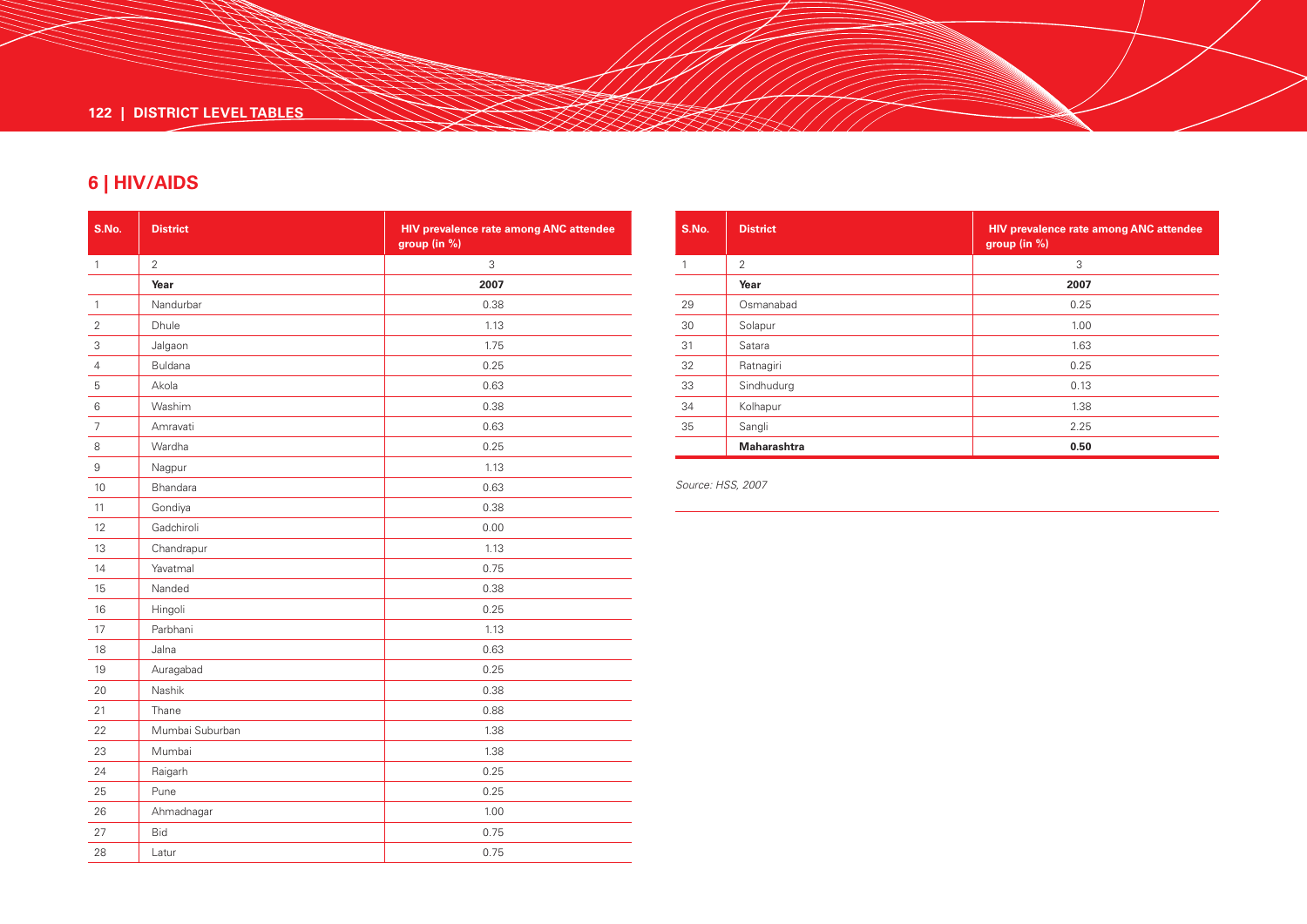



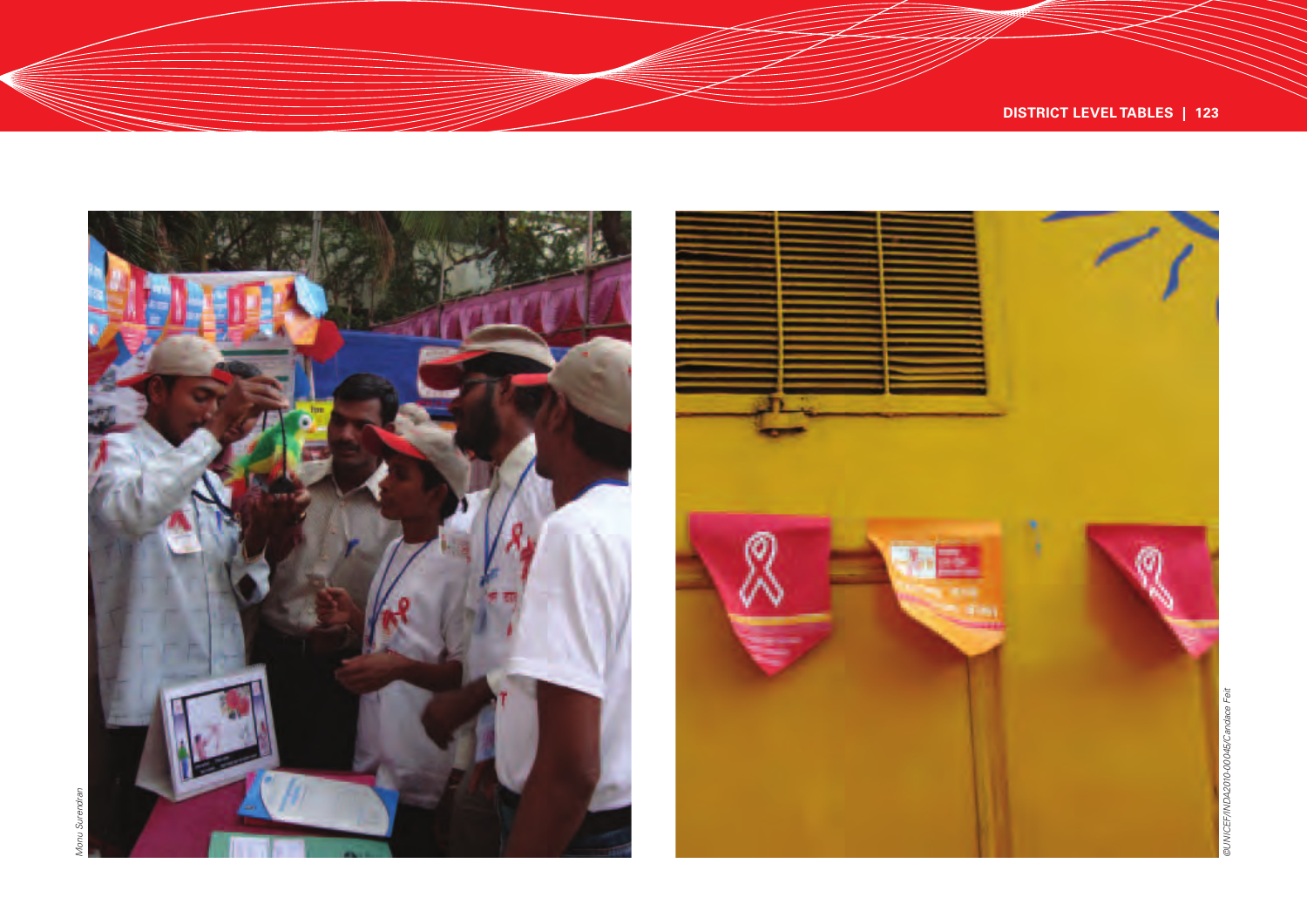## **7 | Water and Sanitation**

| S.No.          | <b>District</b> | <b>Percentage of</b><br>habitations with<br>100% population<br>coverage Rural Area | <b>Percentage of</b><br><b>Quality affected</b><br>(Chemically)<br>habitations in Rural<br>Area | <b>Percentage of</b><br>water samples<br>contaminated with<br>fecal coliform in<br><b>Rural Area</b> | <b>Percentage of</b><br>schools with<br>drinking water<br>facility | <b>Availability of toilet</b><br>within households | <b>Percentage of</b><br>schools with<br>common toilet<br>facility | <b>Percentage of</b><br>schools with<br>separate toilet<br>facility for girls |
|----------------|-----------------|------------------------------------------------------------------------------------|-------------------------------------------------------------------------------------------------|------------------------------------------------------------------------------------------------------|--------------------------------------------------------------------|----------------------------------------------------|-------------------------------------------------------------------|-------------------------------------------------------------------------------|
| $\overline{1}$ | $\overline{2}$  | 3                                                                                  | $\overline{4}$                                                                                  | 5                                                                                                    | 6                                                                  | $\overline{7}$                                     | 8                                                                 | 9                                                                             |
|                | Year            | 2010                                                                               | 2010                                                                                            | 2010                                                                                                 | 2010-11                                                            | 2001                                               | 2010-11                                                           | 2010-11                                                                       |
| $\overline{1}$ | Nandurbar       | 85.75                                                                              | 1.36                                                                                            | 12.00                                                                                                | 97.49                                                              | 20.34                                              | 94.66                                                             | 62.81                                                                         |
| 2              | Dhule           | 72.78                                                                              | 3.70                                                                                            | 22.30                                                                                                | 98.12                                                              | 21.26                                              | 86.83                                                             | 79.75                                                                         |
| 3              | Jalgaon         | 40.14                                                                              | 32.31                                                                                           | 25.70                                                                                                | 98.29                                                              | 26.64                                              | 91.86                                                             | 89.52                                                                         |
| $\overline{4}$ | Buldana         | 50.62                                                                              | 10.92                                                                                           | 18.00                                                                                                | 87.48                                                              | 22.79                                              | 85.24                                                             | 81.66                                                                         |
| 5              | Akola           | 82.22                                                                              | 0.57                                                                                            | 21.30                                                                                                | 91.75                                                              | 38.28                                              | 89.37                                                             | 71.59                                                                         |
| 6              | Washim          | 71.53                                                                              | 17.71                                                                                           | 21.40                                                                                                | 88.63                                                              | 19.05                                              | 92.14                                                             | 88.87                                                                         |
| $\overline{7}$ | Amravati        | 63.03                                                                              | 10.84                                                                                           | 13.70                                                                                                | 97.71                                                              | 43.34                                              | 86.95                                                             | 42.80                                                                         |
| 8              | Wardha          | 74.16                                                                              | 18.89                                                                                           | 7.90                                                                                                 | 96.79                                                              | 40.93                                              | 90.10                                                             | 59.69                                                                         |
| 9              | Nagpur          | 91.50                                                                              | 3.92                                                                                            | 9.40                                                                                                 | 96.12                                                              | 60.84                                              | 94.57                                                             | 73.74                                                                         |
| 10             | Bhandara        | 75.14                                                                              | 11.35                                                                                           | 24.60                                                                                                | 97.28                                                              | 35.46                                              | 95.76                                                             | 85.91                                                                         |
| 11             | Gondiya         | 90.37                                                                              | 2.79                                                                                            | 20.80                                                                                                | 93.59                                                              | 26.23                                              | 91.73                                                             | 88.72                                                                         |
| 12             | Gadchiroli      | 93.55                                                                              | 0.43                                                                                            | 9.70                                                                                                 | 87.38                                                              | 18.75                                              | 82.88                                                             | 44.26                                                                         |
| 13             | Chandrapur      | 73.66                                                                              | 16.82                                                                                           | 13.10                                                                                                | 96.29                                                              | 32.49                                              | 93.18                                                             | 64.38                                                                         |
| 14             | Yavatmal        | 81.85                                                                              | 11.41                                                                                           | 28.50                                                                                                | 87.89                                                              | 23.05                                              | 91.38                                                             | 64.79                                                                         |
| 15             | Nanded          | 68.74                                                                              | 10.22                                                                                           | 27.90                                                                                                | 83.65                                                              | 24.36                                              | 83.99                                                             | 69.64                                                                         |
| 16             | Hingoli         | 66.17                                                                              | 10.60                                                                                           | 33.20                                                                                                | 87.17                                                              | 15.89                                              | 87.17                                                             | 75.67                                                                         |
| 17             | Parbhani        | 52.26                                                                              | 28.68                                                                                           | 24.70                                                                                                | 79.02                                                              | 25.50                                              | 83.99                                                             | 64.57                                                                         |
| 18             | Jalna           | 78.65                                                                              | 8.39                                                                                            | 11.80                                                                                                | 82.03                                                              | 18.86                                              | 82.53                                                             | 79.54                                                                         |
| 19             | Auragabad       | 67.70                                                                              | 0.10                                                                                            | 36.40                                                                                                | 84.58                                                              | 38.67                                              | 89.92                                                             | 63.89                                                                         |
| 20             | Nashik          | 75.82                                                                              | 3.45                                                                                            | 19.80                                                                                                | 90.45                                                              | 30.75                                              | 87.38                                                             | 43.30                                                                         |
| 21             | Thane           | 78.00                                                                              | 3.24                                                                                            | 10.00                                                                                                | 96.29                                                              | 55.46                                              | 96.13                                                             | 84.07                                                                         |
| 22             | Mumbai Suburban | <b>NA</b>                                                                          | <b>NA</b>                                                                                       | <b>NA</b>                                                                                            | 99.79                                                              | 43.55                                              | 95.76                                                             | 88.45                                                                         |
| 23             | Mumbai          | <b>NA</b>                                                                          | <b>NA</b>                                                                                       | <b>NA</b>                                                                                            | 100.00                                                             | 43.62                                              | 95.90                                                             | 93.36                                                                         |
| 24             | Raigarh         | 85.20                                                                              | 0.00                                                                                            | 29.80                                                                                                | 95.28                                                              | 33.10                                              | 91.11                                                             | 33.81                                                                         |
| 25             | Pune            | 86.14                                                                              | 0.90                                                                                            | 15.70                                                                                                | 94.27                                                              | 46.40                                              | 86.48                                                             | 72.73                                                                         |
| 26             | Ahmadnagar      | 83.28                                                                              | 1.75                                                                                            | 15.10                                                                                                | 85.17                                                              | 22.45                                              | 88.07                                                             | 82.16                                                                         |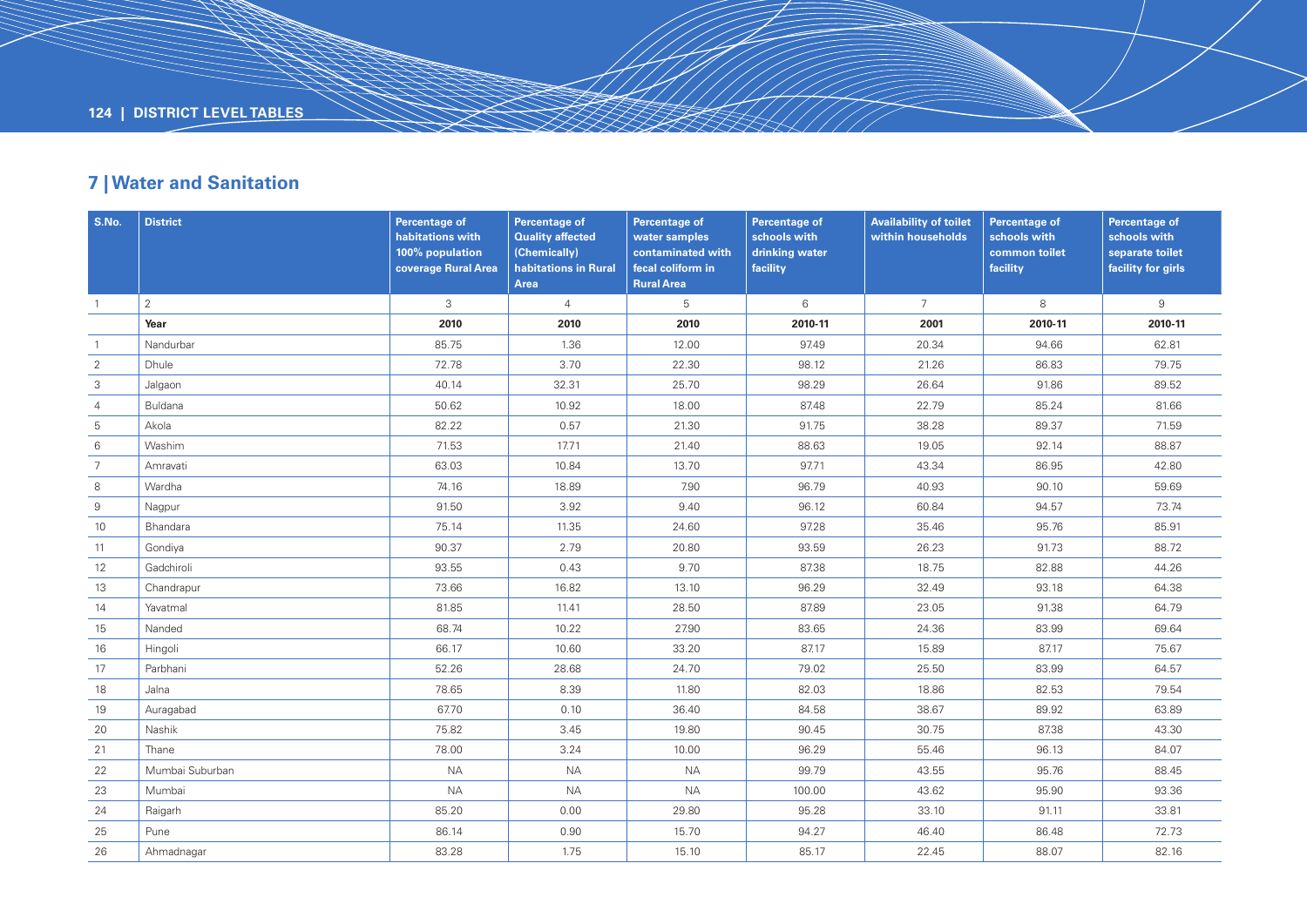| S.No. | <b>District</b> | <b>Percentage of</b><br>habitations with<br>100% population<br>coverage Rural Area | <b>Percentage of</b><br><b>Quality affected</b><br>(Chemically)<br>habitations in Rural<br>Area | Percentage of<br>water samples<br>contaminated with<br>fecal coliform in<br><b>Rural Area</b> | <b>Percentage of</b><br>schools with<br>drinking water<br>facility | <b>Availability of toilet</b><br>within households | <b>Percentage of</b><br>schools with<br>common toilet<br>facility | Percentage of<br>schools with<br>separate toilet<br>facility for girls |
|-------|-----------------|------------------------------------------------------------------------------------|-------------------------------------------------------------------------------------------------|-----------------------------------------------------------------------------------------------|--------------------------------------------------------------------|----------------------------------------------------|-------------------------------------------------------------------|------------------------------------------------------------------------|
|       | 2               | 3                                                                                  |                                                                                                 | 5                                                                                             | 6                                                                  | $\overline{7}$                                     | 8                                                                 | 9                                                                      |
|       | Year            | 2010                                                                               | 2010                                                                                            | 2010                                                                                          | 2010-11                                                            | 2001                                               | 2010-11                                                           | 2010-11                                                                |
| 27    | <b>Bid</b>      | 76.26                                                                              | 16.58                                                                                           | 24.00                                                                                         | 81.73                                                              | 16.82                                              | 86.80                                                             | 66.60                                                                  |
| 28    | Latur           | 42.63                                                                              | 4.55                                                                                            | 32.30                                                                                         | 94.70                                                              | 23.91                                              | 89.35                                                             | 86.19                                                                  |
| 29    | Osmanabad       | 61.37                                                                              | 21.09                                                                                           | 21.20                                                                                         | 92.90                                                              | 22.89                                              | 83.74                                                             | 71.00                                                                  |
| 30    | Solapur         | 78.99                                                                              | 0.70                                                                                            | 21.80                                                                                         | 93.50                                                              | 21.35                                              | 78.48                                                             | 81.14                                                                  |
| 31    | Satara          | 79.22                                                                              | 0.08                                                                                            | 8.40                                                                                          | 95.08                                                              | 24.21                                              | 93.80                                                             | 82.37                                                                  |
| 32    | Ratnagiri       | 91.10                                                                              | 0.03                                                                                            | 18.90                                                                                         | 94.53                                                              | 28.38                                              | 94.41                                                             | 76.47                                                                  |
| 33    | Sindhudurg      | 84.04                                                                              | 0.51                                                                                            | 17.00                                                                                         | 89.63                                                              | 32.17                                              | 92.05                                                             | 69.24                                                                  |
| 34    | Kolhapur        | 79.12                                                                              | 0.45                                                                                            | 11.00                                                                                         | 95.36                                                              | 37.71                                              | 86.34                                                             | 74.61                                                                  |
| 35    | Sangli          | 60.37                                                                              | 1.09                                                                                            | 8.00                                                                                          | 91.98                                                              | 32.80                                              | 90.70                                                             | 78.40                                                                  |
|       | Maharashtra     | 70.82                                                                              | 8.7                                                                                             | 17.9                                                                                          | 92.16                                                              | 35.09                                              | 89.38                                                             | 71.71                                                                  |

*Source : 3 and 4 www.ddws.nic.in* 

*5 State Public Health Lab* 

*6 and 8 DISE 2010-11,MPSP 7 Census, 2001*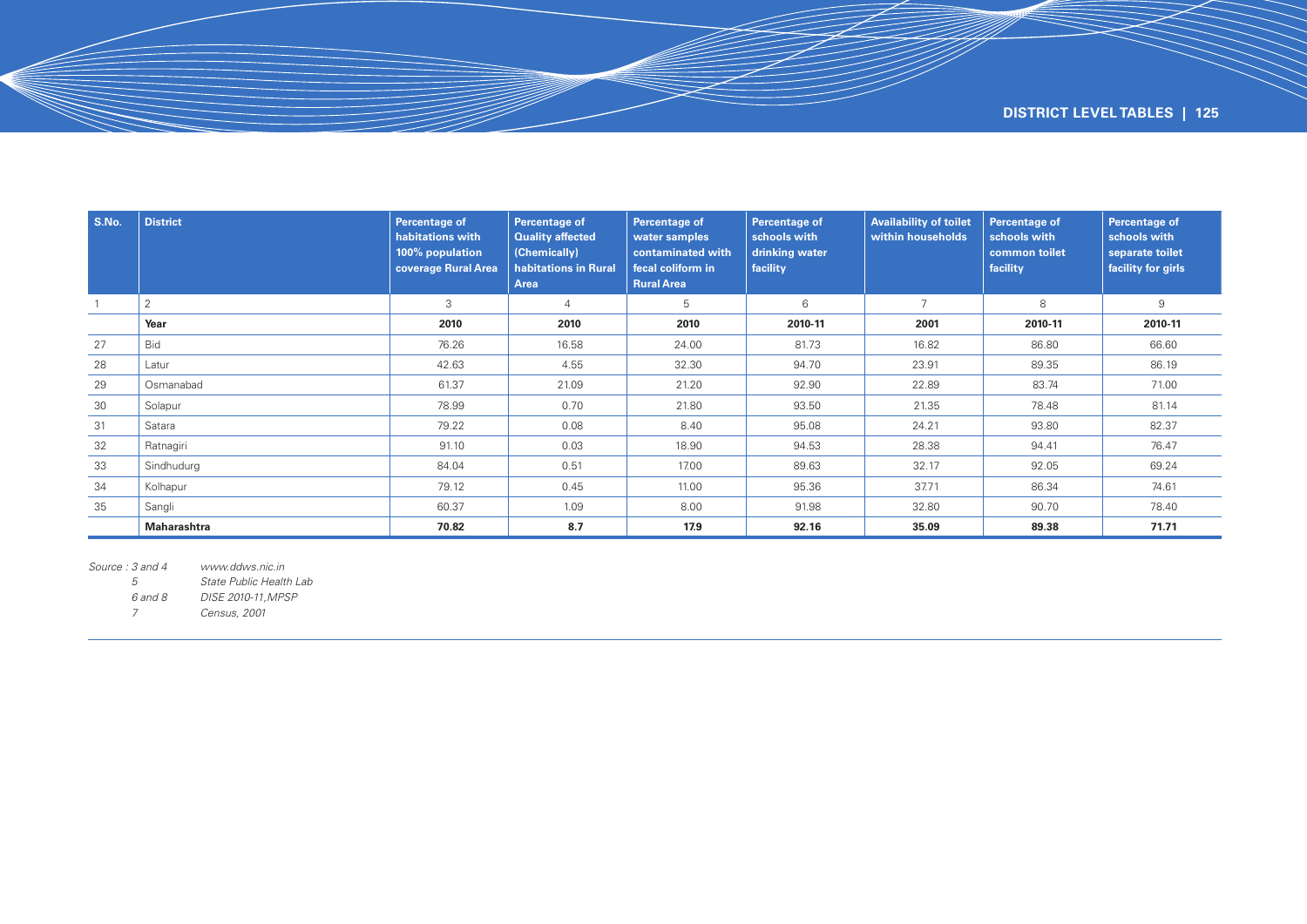## **8 | Child Protection**

| S.No.           | <b>District</b> | Mean age at marriage, Boys | Mean age at marriage, Girls | <b>Percentage of marriages</b><br>below legal at marriage, Boys<br>$< 21$ years | <b>Percentage of marriages</b><br>below legal at marriage, Girls<br>$<$ 18 years | <b>Percentage of Child workers</b><br>to total children 5-14 years |
|-----------------|-----------------|----------------------------|-----------------------------|---------------------------------------------------------------------------------|----------------------------------------------------------------------------------|--------------------------------------------------------------------|
| $\overline{1}$  | $\overline{2}$  | 3                          | $\overline{4}$              | 5                                                                               | 6                                                                                | $7^{\circ}$                                                        |
|                 | Year            | 2007-08                    | 2007-08                     | 2007-08                                                                         | 2007-08                                                                          | 2001                                                               |
| $\overline{1}$  | Nandurbar       | 22.3                       | 18.9                        | 36.4                                                                            | 26.6                                                                             | 8.1                                                                |
| 2               | Dhule           | 23.9                       | 18.9                        | 15.7                                                                            | 14.6                                                                             | 5.0                                                                |
| 3               | Jalgaon         | 24.7                       | 19.1                        | 8.4                                                                             | 20.7                                                                             | 3.3                                                                |
| $\overline{4}$  | Buldana         | 23.4                       | 18.8                        | 13.3                                                                            | 17.4                                                                             | 4.1                                                                |
| 5               | Akola           | 25.2                       | 19.8                        | 3.6                                                                             | 7.4                                                                              | 2.3                                                                |
| 6               | Washim          | 23.8                       | 18.8                        | 14.3                                                                            | 23.8                                                                             | 3.4                                                                |
| $\overline{7}$  | Amravati        | 25.6                       | 20.3                        | 8.0                                                                             | 10.1                                                                             | 3.7                                                                |
| 8               | Wardha          | 26.4                       | 21.0                        | 3.6                                                                             | 0.0                                                                              | 2.1                                                                |
| 9               | Nagpur          | 27.2                       | 22.1                        | 3.0                                                                             | 1.2                                                                              | 2.2                                                                |
| 10 <sup>°</sup> | Bhandara        | 26.7                       | 20.1                        | 1.9                                                                             | 1.7                                                                              | 1.3                                                                |
| 11              | Gondiya         | 25.8                       | 20.8                        | 1.9                                                                             | 2.6                                                                              | 1.6                                                                |
| 12              | Gadchiroli      | 24.2                       | 19.7                        | 12.8                                                                            | 9.5                                                                              | 7.0                                                                |
| 13              | Chandrapur      | 25.9                       | 20.4                        | 3.9                                                                             | 2.1                                                                              | 2.2                                                                |
| 14              | Yavatmal        | 25.0                       | 19.4                        | 6.5                                                                             | 10.5                                                                             | 3.6                                                                |
| 15              | Nanded          | 22.6                       | 18.1                        | 21.8                                                                            | 31.5                                                                             | 5.0                                                                |
| 16              | Hingoli         | 22.3                       | 17.6                        | 26.2                                                                            | 39.1                                                                             | 6.1                                                                |
| 17              | Parbhani        | 22.8                       | 18.0                        | 24.1                                                                            | 27.7                                                                             | 4.5                                                                |
| 18              | Jalna           | 22.2                       | 17.9                        | 30.6                                                                            | 31.6                                                                             | 4.6                                                                |
| 19              | Auragabad       | 23.0                       | 18.1                        | 19.0                                                                            | 37.8                                                                             | 4.0                                                                |
| 20              | Nashik          | 24.2                       | 18.9                        | 15.4                                                                            | 22.4                                                                             | 4.7                                                                |
| 21              | Thane           | 24.6                       | 20.0                        | 14.9                                                                            | 18.4                                                                             | 2.4                                                                |
| 22              | Mumbai Suburban | 25.6                       | 21.7                        | 9.7                                                                             | 8.8                                                                              | 1.4                                                                |
| 23              | Mumbai          | 26.6                       | 22.2                        | 5.0                                                                             | 9.2                                                                              | 2.0                                                                |
| 24              | Raigarh         | 25.5                       | 20.6                        | 4.1                                                                             | 5.8                                                                              | 2.6                                                                |
| 25              | Pune            | 25.2                       | 19.7                        | $8.2\,$                                                                         | 17.3                                                                             | 2.4                                                                |
| 26              | Ahmadnagar      | 23.9                       | 19.0                        | 11.3                                                                            | 14.2                                                                             | 3.9                                                                |
| 27              | <b>Bid</b>      | 22.4                       | 17.9                        | 25.3                                                                            | 34.2                                                                             | 3.9                                                                |